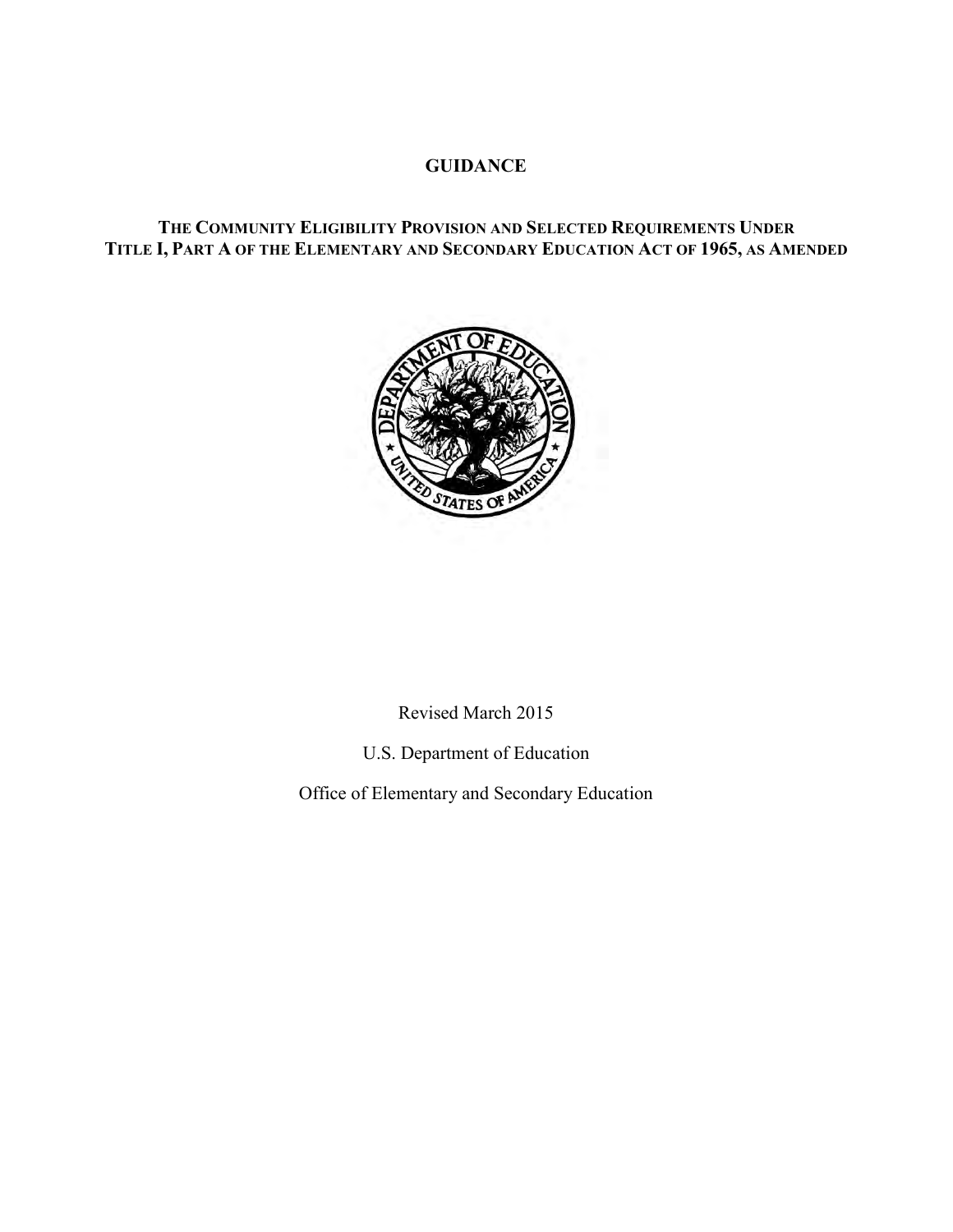# **Table of Contents**

| 1.  |                                                                                                     |
|-----|-----------------------------------------------------------------------------------------------------|
| 2.  |                                                                                                     |
| 3.  |                                                                                                     |
| 4.  |                                                                                                     |
| 5.  |                                                                                                     |
| 6.  |                                                                                                     |
| 7.  |                                                                                                     |
| 8.  | May a private school that participates in the NSLP or School Breakfast Program elect CEP?5          |
| 9.  |                                                                                                     |
| 10. | When using NSLP data as a poverty measure for Title I, which types of NSLP data may be included?    |
| 11. | If an LEA includes a CEP school for the purpose of NSLP, must the LEA use NSLP data (including      |
| 12. |                                                                                                     |
| 13. | How might the availability of updated direct certification data affect Title I implementation? 6    |
|     |                                                                                                     |
| 14. | May an LEA use CEP data to allocate Title I funds to school attendance areas and schools?6          |
| 15. |                                                                                                     |
| 16. |                                                                                                     |
| 17. | If an LEA wishes to use CEP data to allocate Title I funds to schools, when would CEP data first be |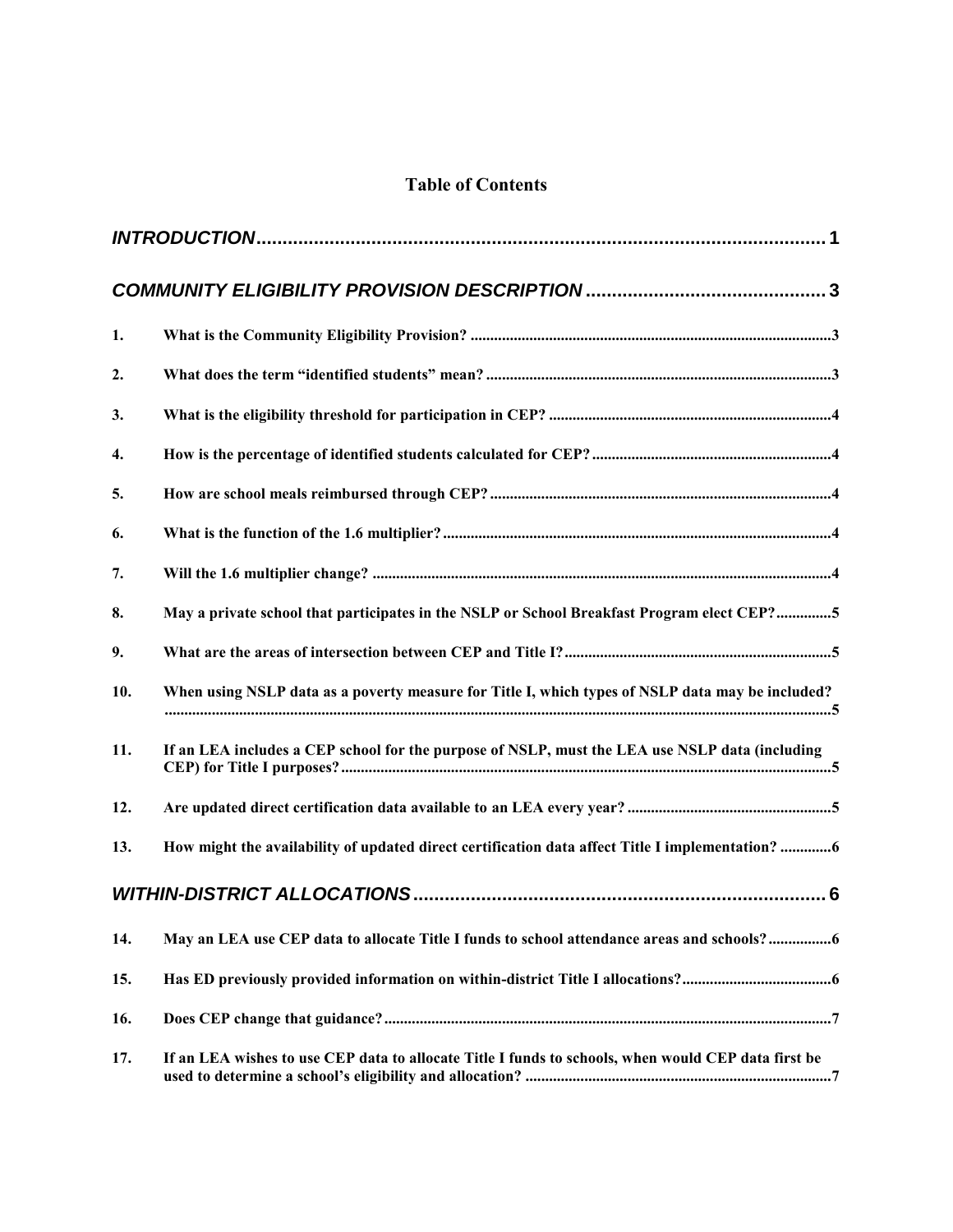| 18.  | How does an LEA allocate Title I funds to schools when it has CEP and non-CEP schools? (Modified                                                                                                                                                                                                                                                                                                                                                                                                         |
|------|----------------------------------------------------------------------------------------------------------------------------------------------------------------------------------------------------------------------------------------------------------------------------------------------------------------------------------------------------------------------------------------------------------------------------------------------------------------------------------------------------------|
| 19.  | If an LEA has all CEP schools, does it need to apply the 1.6 multiplier for Title I ranking and                                                                                                                                                                                                                                                                                                                                                                                                          |
| 20.  | If the application of the 1.6 multiplier results in more than one school at 100 percent poverty, must an                                                                                                                                                                                                                                                                                                                                                                                                 |
| 21.  | If an LEA chooses to group CEP schools to determine the reimbursement rate from USDA, does each<br>school in a group then have the same poverty percentage for Title I ranking and allocation purposes?                                                                                                                                                                                                                                                                                                  |
| 22.  | If an LEA has traditionally established a cutoff above which Title I-eligible schools are served, does<br>14. the LEA have any options if the use of CEP data increases the number of schools above the cutoff?                                                                                                                                                                                                                                                                                          |
| 23.  | May an LEA with one or more CEP schools conduct its own survey to collect the equivalent of NSLP<br>data from the CEP schools for Title I within-district allocations? (Modified March 2015) 15                                                                                                                                                                                                                                                                                                          |
| 23a. | Under what circumstances may an LEA use Title I, Part A funds to conduct a local survey to identify                                                                                                                                                                                                                                                                                                                                                                                                      |
| 24.  | USDA guidance indicates that the identified students' count and reimbursement rate for CEP<br>purposes should be determined based on data from April 1 of the previous school year, unless an LEA<br>chooses to use the identified students' count from an earlier year within the permitted four-year<br>period. How should an LEA with CEP and non-CEP schools that collects NSLP household<br>applications for non-CEP schools at a different point during the year take into account this difference |
| 25.  | If an LEA uses NSLP data to allocate Title I funds to schools and is concerned about CEP's effect on<br>these data, may the LEA use older data (i.e., data collected prior to CEP) to allocate Title I funds to                                                                                                                                                                                                                                                                                          |
|      |                                                                                                                                                                                                                                                                                                                                                                                                                                                                                                          |
| 26.  | Has ED previously provided guidance on how an LEA allocates Title I funds to provide equitable                                                                                                                                                                                                                                                                                                                                                                                                           |
| 27.  |                                                                                                                                                                                                                                                                                                                                                                                                                                                                                                          |
| 28.  | Is an LEA's collection of poverty data on private school students affected by CEP data? (Modified                                                                                                                                                                                                                                                                                                                                                                                                        |
| 29.  | If a private school is a CEP school, does every child in the private school automatically generate Title                                                                                                                                                                                                                                                                                                                                                                                                 |
| 29a. | How does an LEA determine the amount of Title I funds generated to provide equitable services for<br>eligible private school students if a private school participates in CEP? (Added March 2015)20                                                                                                                                                                                                                                                                                                      |
| 30.  | After consultation with private school officials, if an LEA chooses to use proportionality to calculate<br>the amount generated for equitable services and a CEP public school's poverty percentage for within-                                                                                                                                                                                                                                                                                          |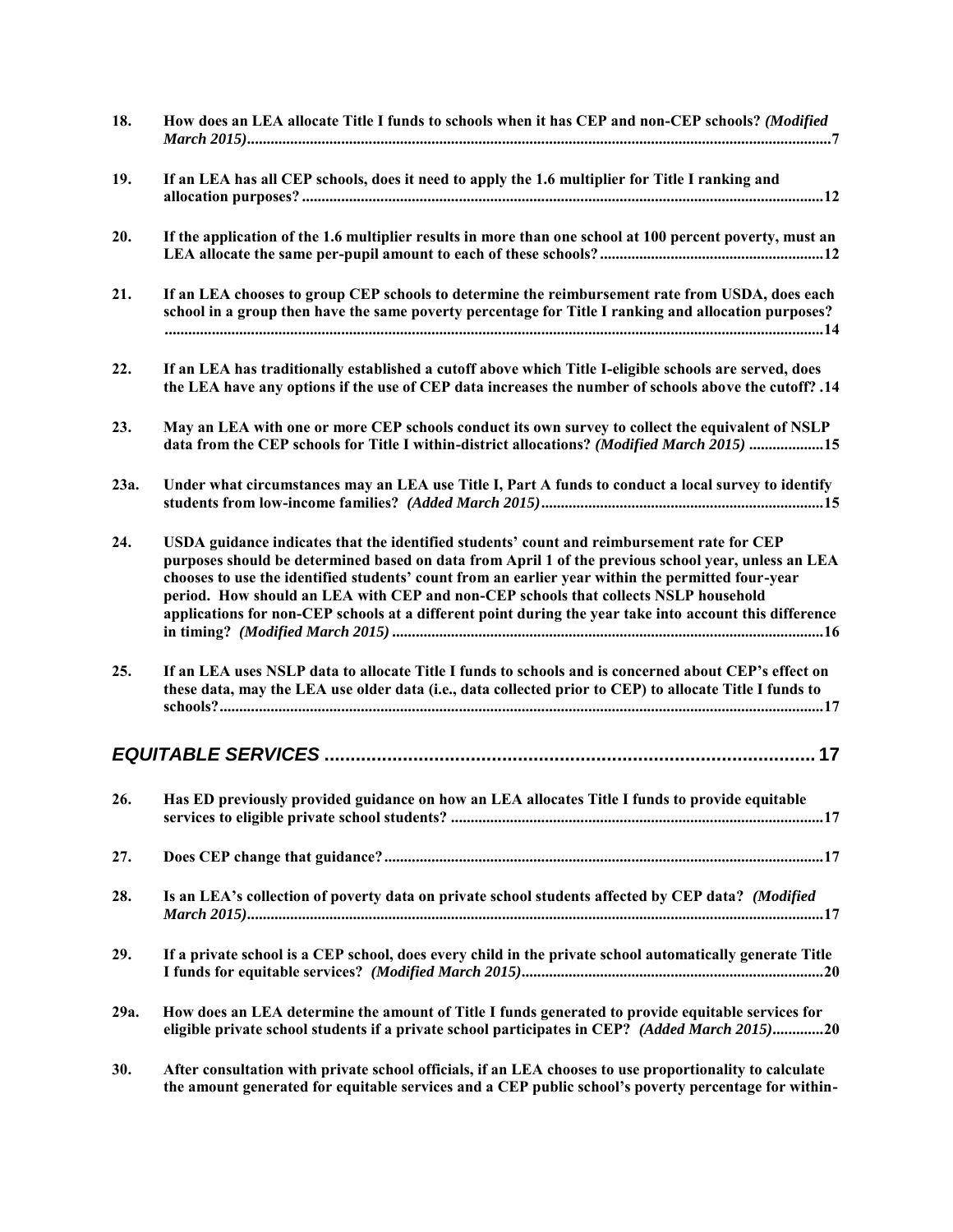|     | district Title I allocations is 100 percent, will every student in the private school that resides within                                                                           |  |
|-----|-------------------------------------------------------------------------------------------------------------------------------------------------------------------------------------|--|
|     |                                                                                                                                                                                     |  |
| 31. | When might an SEA need to use CEP data to help calculate final LEA Title I allocations? (Modified                                                                                   |  |
| 32. | In using NSLP data that incorporate CEP data to derive a Census poverty count, does an SEA need to<br>apply the 1.6 multiplier to the number of identified students through SNAP?24 |  |
|     |                                                                                                                                                                                     |  |
| 33. |                                                                                                                                                                                     |  |
| 34. | How may economically disadvantaged students in a CEP school be identified for accountability?                                                                                       |  |
| 35. | How may an SEA that uses NSLP data to meet the reporting requirements in section                                                                                                    |  |

**[1116\(h\)\(1\)\(C\)\(viii\) of ESEA regarding the professional qualifications of teachers in schools in the top](#page-29-0)  [and bottom quartiles of poverty calculate poverty in a CEP school?](#page-29-0)** *(Added March 2015)* **..................26**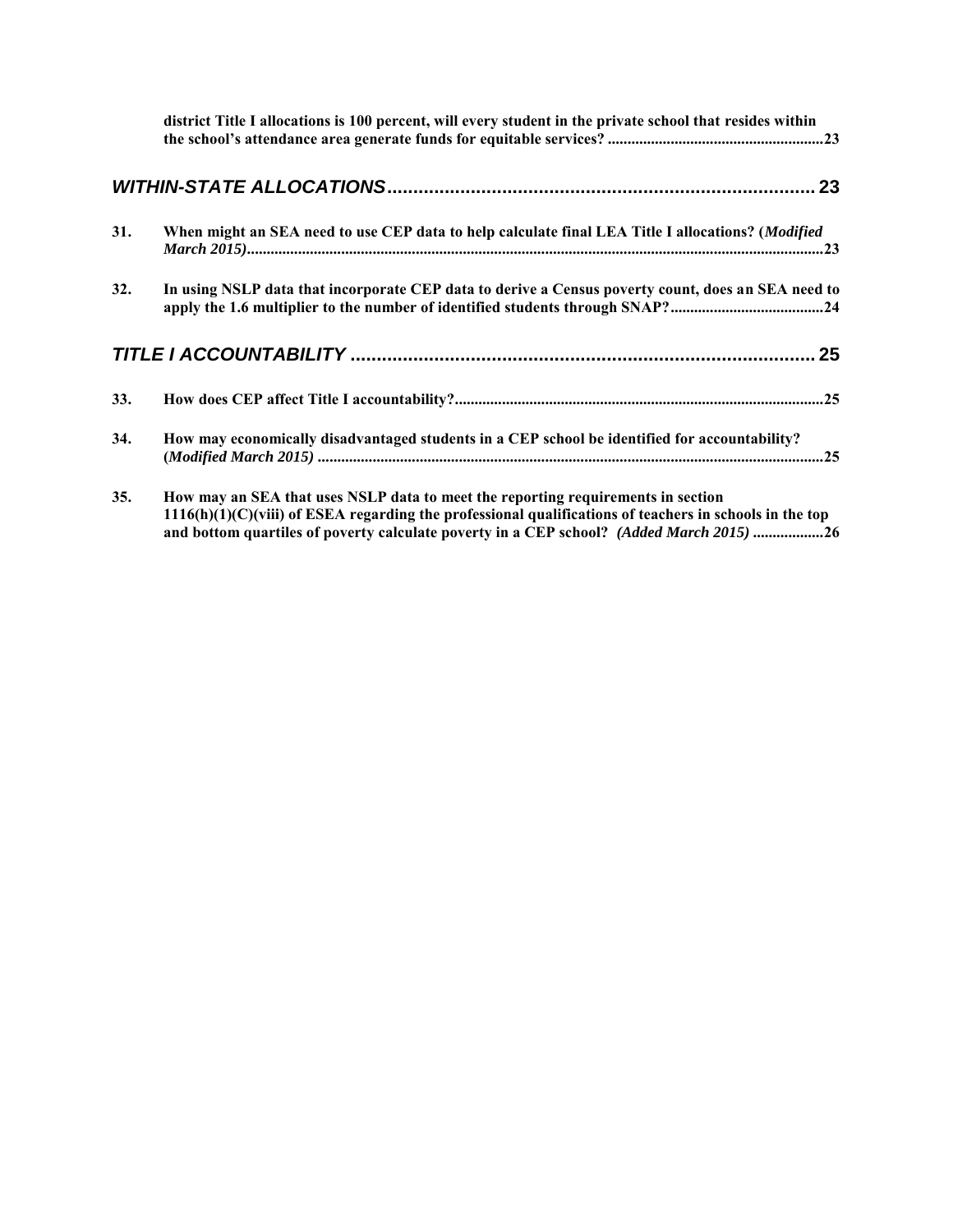#### <span id="page-4-0"></span>*Introduction*

 $\overline{a}$ 

With the passage of the Healthy, Hunger-Free Kids Act of 2010  $(Act),$ <sup>1</sup> operators of the National School Lunch Program (NSLP) and School Breakfast Program (SBP) are able to take advantage of a new universal meal service option, the "Community Eligibility Provision" (CEP), which was phased in over several years by the U.S. Department of Agriculture (USDA) and is now available nationwide. CEP permits eligible schools to provide meal service to all students at no charge, regardless of economic status, while reducing burden at the household and local levels by eliminating the need to obtain eligibility data from families through a separate collection.

Although the USDA, and not the U.S. Department of Education (ED), administers the Federal school meal programs, including the NSLP, there is a connection between CEP and programs operated under Title I, Part A (Title I) of the Elementary and Secondary Education Act of 1965, as amended (ESEA), because State educational agencies (SEAs) and local educational agencies (LEAs) often use NSLP data to carry out certain Title I requirements. ED's most recent guidance on the connection between Title I and CEP was published in January 2014. Since that time, ED has received some additional questions about CEP. This updated guidance addresses those questions. Questions 18, 23, 23a, 24, 28, 29, 29a, 31, 34, and 35 have been added or substantively modified since ED issued the January 2014 guidance. This guidance, which replaces the January 2014 guidance, provides ED's interpretation of various statutory provisions, does not impose any requirements beyond those included in the ESEA and other applicable laws and regulations, and does not create or confer any rights for or on any person.

Regarding CEP's operation, CEP schools only use eligibility data that are not obtained through the use of an application, such as data from the Supplemental Nutrition Assistance Program (SNAP) or Temporary Assistance for Needy Families (TANF) program, to determine the Federal cash reimbursement for school meals provided by USDA. They do not rely on annual household applications that are generally used to determine eligibility for free and reduced-price meals. A school may elect for CEP if at least 40 percent of its students are "directly certified," or otherwise identified for free meals through means other than household applications (for example, students directly certified through SNAP). To account for low-income families not reflected in the direct certification data, USDA sets meal reimbursement levels for CEP schools by multiplying the percentage of students identified through the direct certification data by a multiplier established in the Act. (Initially, the multiplier is  $1.6<sup>2</sup>$ ) Under CEP, schools must renew their direct certification numbers once every four years to maintain eligibility. However, schools may update their direct certification numbers annually to capture more current information. If the most current data show an increase in the percentage of enrolled students who are directly certified, the school may use that percentage for determining USDA

<sup>&</sup>lt;sup>1</sup> The Healthy Hunger-Free Kids Act of 2010 is available at: [www.gpo.gov/fdsys/pkg/PLAW-](http://www.gpo.gov/fdsys/pkg/PLAW-111publ296/pdf/PLAW-111publ296.pdf)[111publ296/pdf/PLAW-111publ296.pdf.](http://www.gpo.gov/fdsys/pkg/PLAW-111publ296/pdf/PLAW-111publ296.pdf)

<sup>&</sup>lt;sup>2</sup> Section 104(a) of the Act establishes a multiplier of 1.6 and also provides USDA the authority to adjust this figure. If USDA were to adjust the multiplier, users of this guidance should replace references to the 1.6 with the adjusted multiplier.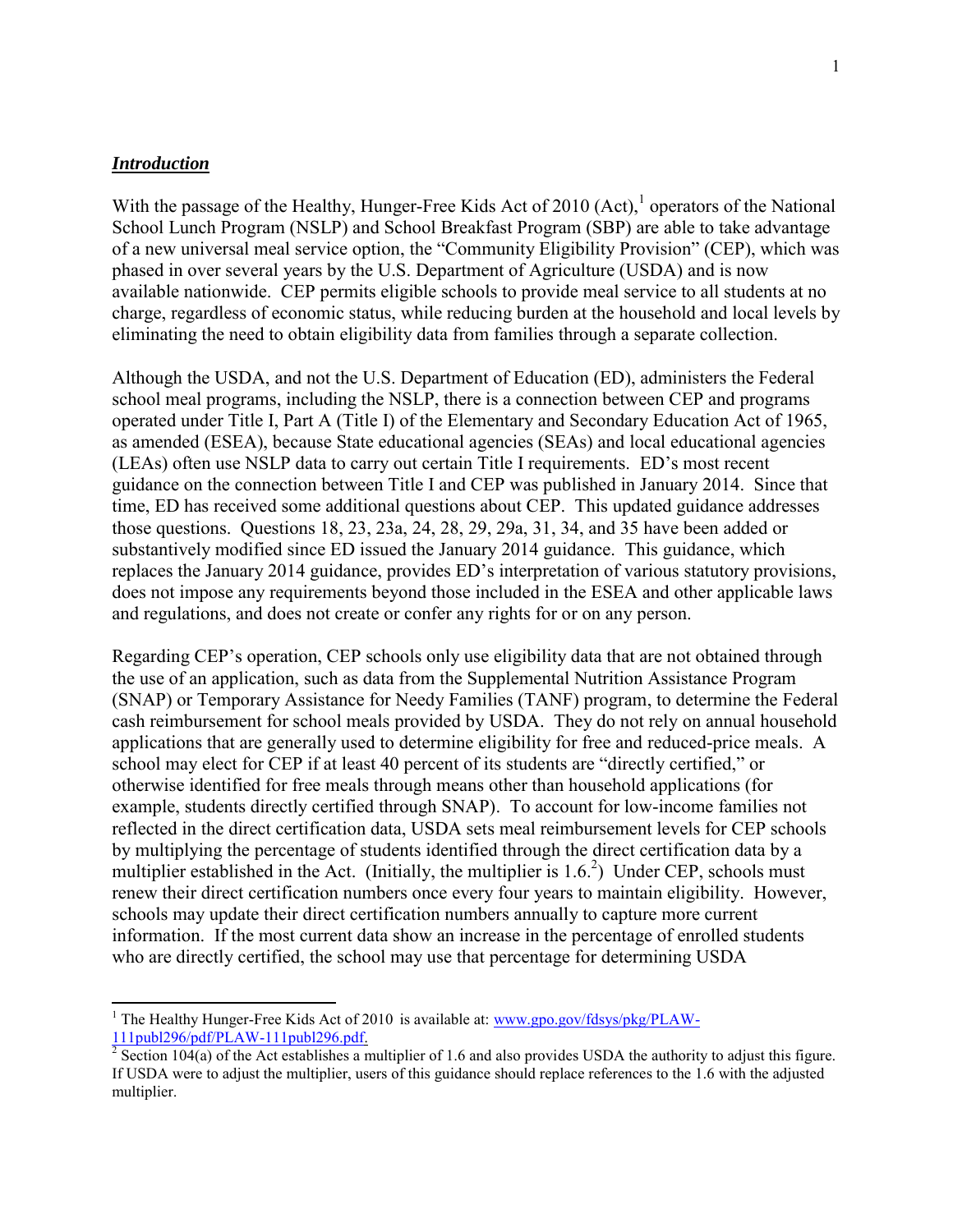reimbursement; if the data show a decrease, the school may continue to use the original percentage for the remainder of the four-year eligibility period.

Implementation of CEP began in the 2011–2012 school year in eligible LEAs and schools in Illinois, Kentucky, and Michigan. In the 2012–2013 school year, USDA added the District of Columbia, New York, Ohio, and West Virginia to implement CEP. CEP became available in Maryland, Massachusetts, Florida, and Georgia in the 2013–2014 school year and is available in all States in the 2014–2015 school year.

As noted above, there is an intersection between CEP and Title I. Under section 1113 of the ESEA, an LEA must rank its school attendance areas or schools based on the percentage of economically disadvantaged students to determine a school's eligibility to receive Title I funds, to allocate funds to selected schools, and to calculate the amount generated for Title I services to eligible private school students. In terms of accountability, each SEA and LEA that receives funding under Title I must assess and report annually on the extent to which economically disadvantaged students are making progress toward meeting State academic achievement standards in reading or language arts and mathematics. Moreover, an LEA must hold schools accountable for the achievement of student subgroups, whether under section 1116 of the ESEA or under ESEA flexibility for those States with an approved ESEA flexibility request. To meet these requirements, an LEA must have school-level data on individual economically disadvantaged students. For many LEAs, NSLP data are likely to be the best source to identify those students.

Given these connections between NSLP data and Title I, the purpose of this guidance is to show how SEAs and LEAs can successfully implement Title I requirements using NSLP data that incorporate CEP, just as they have prior to CEP's becoming part of the NSLP. CEP represents a means to both increase access to healthy meals and reduce burden at the LEA, school, and household levels. This guidance ensures that SEAs and LEAs can take advantage of these twin purposes while still operating Title I programs effectively and efficiently. To these ends, the guidance covers within-district allocations, equitable services to eligible private school students, within-State allocations, and accountability. This guidance on CEP and Title I is intended to be used in conjunction with existing ED guidance documents on within-district allocations, equitable services, and within-State allocations that are referenced in this document, and users are advised to refer to them as needed.

ED will provide additional guidance as necessary. If you are interested in commenting on this guidance, please send your comments to: OESEguidancedocument@ed.gov.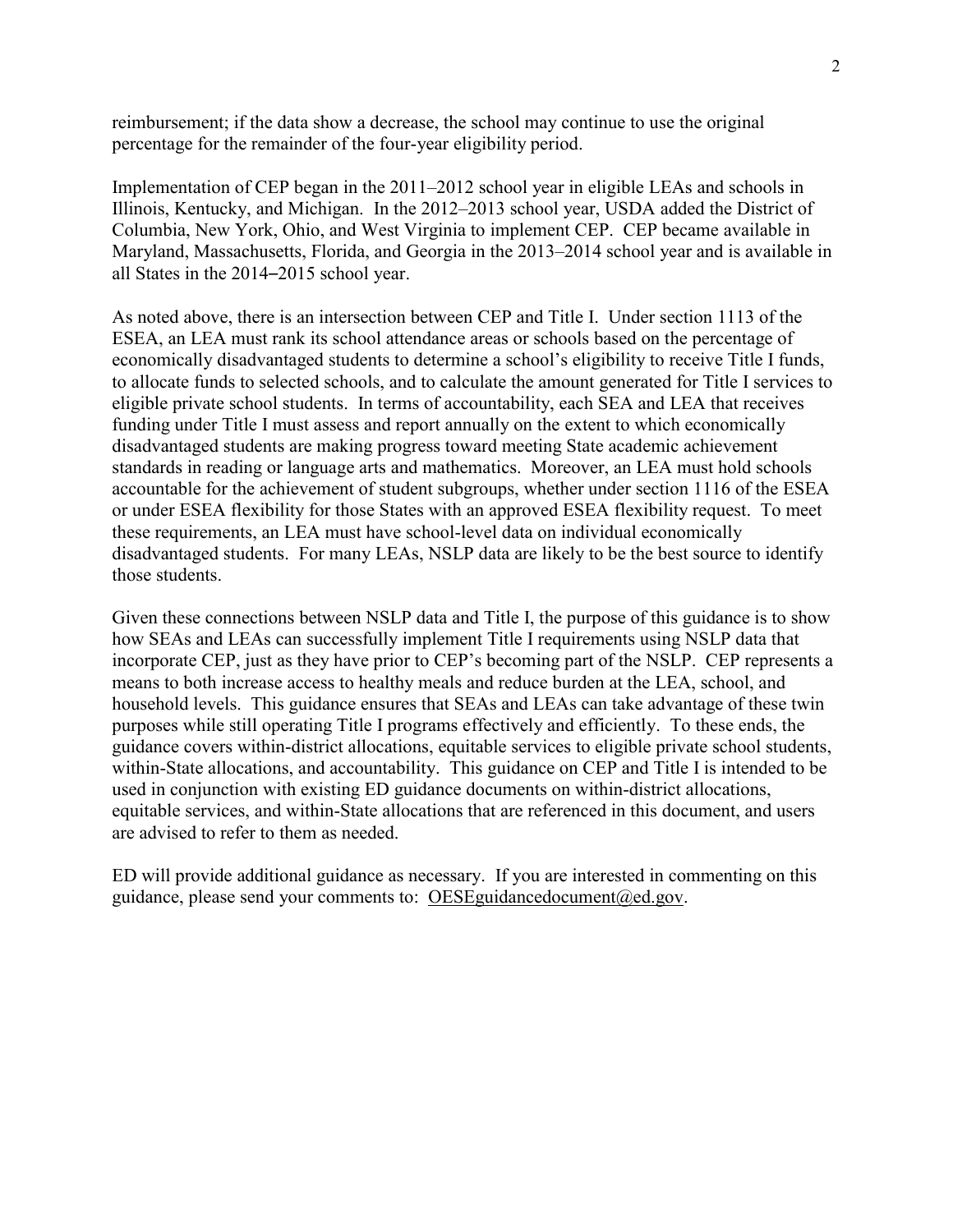#### <span id="page-6-0"></span>*Community Eligibility Provision Description*

### <span id="page-6-1"></span>**1. What is the Community Eligibility Provision?**

Section 104(a) of the Healthy, Hunger-Free Kids Act of 2010 (Act) amended section 11(a)(1) of the Richard B. Russell National School Lunch Act to provide an alternative that eliminates the need for household applications for free and reduced-price meals in high-poverty LEAs and schools. This alternative, which is now part of the NSLP and SBP, is referred to as the Community Eligibility Provision (CEP).

To be eligible, LEAs and/or schools must meet a minimum level of "identified students" for free meals in the year prior to implementing CEP; agree to serve free breakfasts and lunches to all students; and agree to cover with non-Federal funds any costs of providing free meals to students above the amounts provided by Federal assistance. Reimbursement for each LEA or school is based on claiming percentages derived from the percentage of identified students, i.e., students certified for free meals through means other than individual household applications. The claiming percentages established in the first year for an LEA or school may be used for four school years and may be increased if the percentage of identified students rises for the LEA or school.

#### <span id="page-6-2"></span>**2. What does the term "identified students" mean?**

"Identified students" are students approved as eligible for free meals who are not subject to verification (i.e., in CEP schools, "directly certified" children). This definition includes students directly certified through SNAP, TANF, the Food Distribution Program on Indian Reservations or Medicaid (in States selected for a USDA pilot program); children experiencing homelessness and on the local liaison's list;<sup>3</sup> Head Start children; migrant youth; runaways; and non-applicants approved by local officials. Foster children who are certified through means other than a household application and students who are certified for free meals based on a letter provided by SNAP to the household are also included.

The practice of directly certifying students is not new to the school meal programs, as direct certification data previously have been used in conjunction with household applications to determine the amount of Federal reimbursement a school receives. Under CEP, however, a primary difference is that a CEP school uses only direct certification data on identified students and no longer collects any household applications to determine the amount of Federal reimbursement.

For Title I purposes, the relevant CEP percentage of identified students and direct certification data combined with household applications in non-CEP schools are all considered NSLP data under the Richard B. Russell National School Lunch Act. That is, these forms of NSLP data

 $\overline{a}$  $3$  The local liaison serves as one of the primary contacts between homeless families and school staff, LEA personnel, shelter workers, and other service providers. The local liaison coordinates services to ensure that homeless children and youth enroll in school and have the opportunity to succeed academically.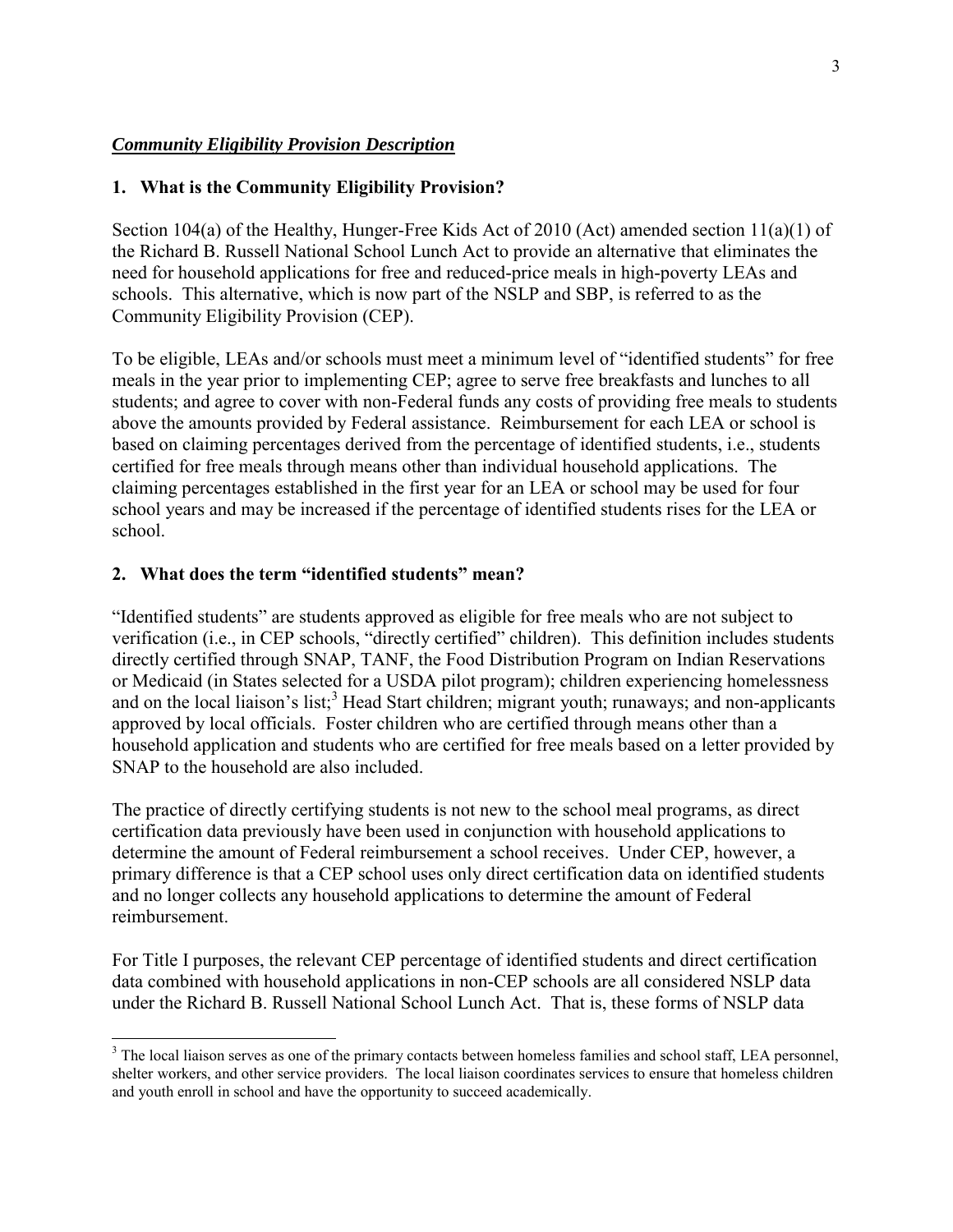qualify as eligible poverty data for Title I purposes under section  $1113(a)(5)$  of the ESEA, which lists the poverty measures that an LEA may use for Title I within-district allocations.

# <span id="page-7-0"></span>**3. What is the eligibility threshold for participation in CEP?**

Eligibility is determined for an entire LEA, a group of schools within an LEA, or a single school within an LEA, whichever is electing Community Eligibility. To be eligible to participate in CEP, the percentage of identified students must be at least 40 percent of enrollment. An LEA may have some schools that participate in CEP and others that do not.

# <span id="page-7-1"></span>**4. How is the percentage of identified students calculated for CEP?**

The percentage of identified students is calculated by dividing the number of identified students by the student enrollment as of April 1 of the previous school year.

# <span id="page-7-2"></span>**5. How are school meals reimbursed through CEP?**

The percentage of identified students is multiplied by the 1.6 multiplier. This percentage is then applied to the total school breakfast and lunch counts to determine USDA reimbursement rates. The product of the identified student percentage and the 1.6 multiplier is the percentage of meals served that will be reimbursed at the Federal "free" rate; any remaining percentage will be reimbursed at the Federal "paid" rate. For example, if the percentage of identified students in a school is 62.5 percent (or more), the school's reimbursement rate would be 100 percent (62.5) percent x 1.6 multiplier = 100 percent), and it would be reimbursed at the Federal "free" rate for each breakfast and lunch served. Similarly, a school with 56.3 percent identified students would be reimbursed for 90 percent (56.3 percent x 1.6 multiplier = 90 percent) of the breakfasts and lunches served at the Federal "free" reimbursement rate; the remaining 10 percent would be reimbursed at the Federal "paid" reimbursement rate.<sup>4</sup>

# <span id="page-7-3"></span>**6. What is the function of the 1.6 multiplier?**

The function of the 1.6 multiplier is to provide an estimate of the percentage of students eligible for free and reduced-price meals in participating CEP schools, groups of schools, or LEAs that is comparable to the poverty percentage that would be obtained in a non-CEP school. The number of students directly certified is a subset of the total number of students eligible for free and reduced-price meals. Using only the number of identified students would result in lower poverty percentages for CEP schools or LEAs.

# <span id="page-7-4"></span>**7. Will the 1.6 multiplier change?**

USDA has the authority to change the multiplier to a number between 1.3 and 1.6. Any change to the multiplier would be communicated by USDA well in advance of the effective date of the change. Schools and LEAs that elect CEP keep the same multiplier throughout the four-year CEP cycle.

 4 Current year reimbursement rates are available at: www.fns.usda.gov/cnd/Governance/notices/naps/NAPs.htm.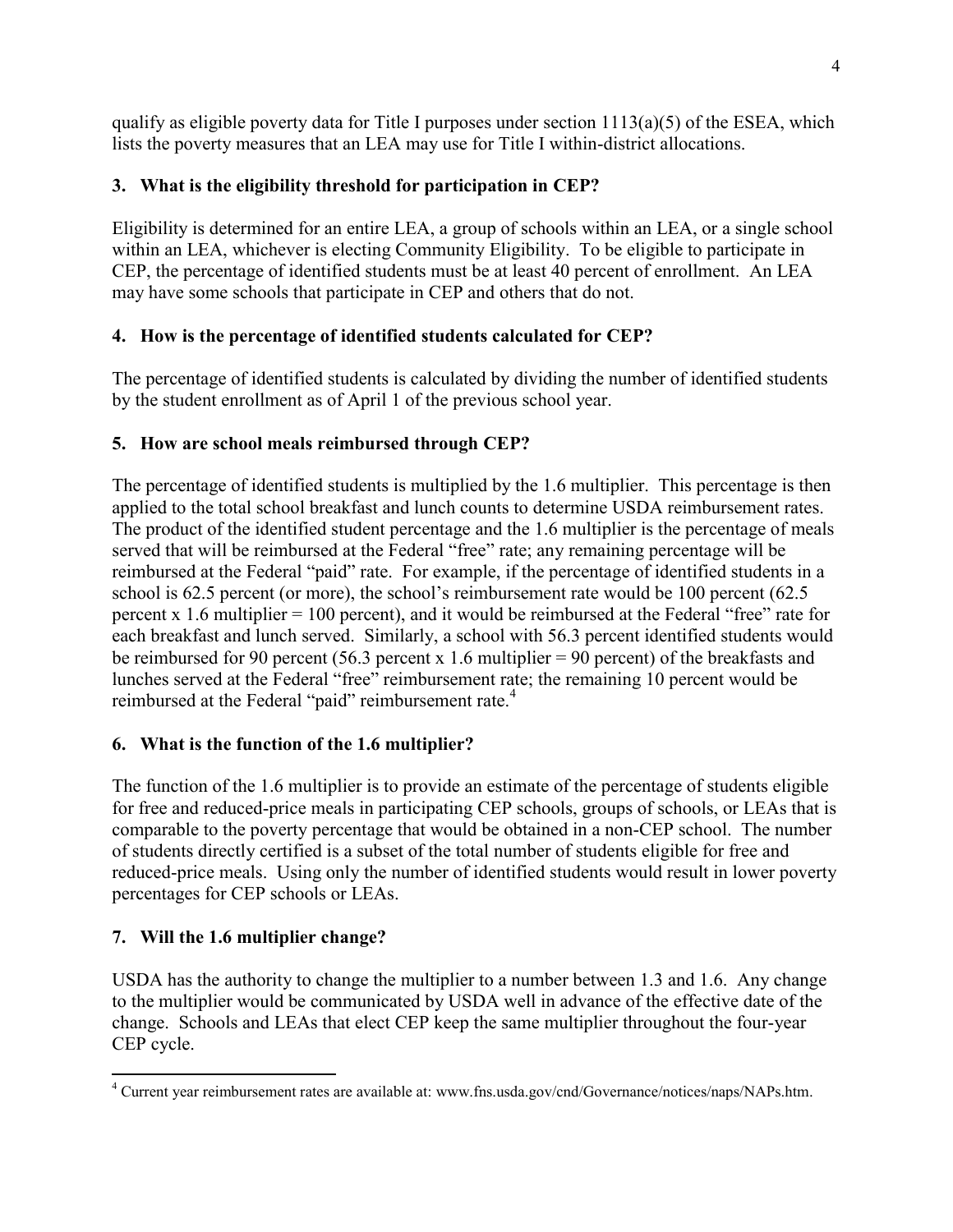### <span id="page-8-0"></span>**8. May a private school that participates in the NSLP or School Breakfast Program elect CEP?**

Yes, if the private school is a non-profit institution and meets the eligibility criteria for CEP.

# <span id="page-8-1"></span>**9. What are the areas of intersection between CEP and Title I?**

There are several aspects of Title I that require the use of poverty data at the school or individual student level: within-district allocations, equitable services for eligible private school students, within-State allocations, and accountability. NSLP data are often used as an indicator of poverty to help carry out Title I programs; therefore, the decision to participate in CEP could also affect an LEA's poverty data for Title I purposes.

# <span id="page-8-2"></span>**10. When using NSLP data as a poverty measure for Title I, which types of NSLP data may be included?**

Different combinations of available NSLP data may be used as a poverty measure for Title I purposes. For example, NSLP data might include a combination of data from household applications in addition to direct certification data. NSLP data might also include only free meals data identified through household applications and direct certification data. Finally, NSLP data might only encompass direct certification data for all schools, even non-CEP schools (see Question 12). This option would provide a consistent poverty measure for all schools in the LEA.

# <span id="page-8-3"></span>**11. If an LEA includes a CEP school for the purpose of NSLP, must the LEA use NSLP data (including CEP) for Title I purposes?**

No. An LEA may use another poverty data source for Title I purposes as long as that source is permitted by section 1113(a)(5) of the ESEA (see Question 14). CEP, however, represents a means to both increase child nutrition and reduce burden at the LEA, school, and household levels. As such, an important purpose of this guidance is to ensure that SEAs and LEAs can take advantage of these twin purposes while still operating Title I programs effectively and efficiently.

# <span id="page-8-4"></span>**12. Are updated direct certification data available to an LEA every year?**

 $\overline{a}$ 

Direct certification data are typically available to all LEAs that participate in the NSLP on at least an annual basis. LEAs with schools not operating a special provision (e.g., CEP, Provision 2, or Provision  $3<sup>5</sup>$ ) are required to run direct certification with SNAP at least three times a year.

 $<sup>5</sup>$  The NSLP allows Provision 2 and Provision 3 schools to certify students as eligible for free and reduced-price meals once</sup> every four years and to extend the certification period under certain conditions. The school lunch regulations prohibit schools that make use of these alternatives from collecting eligibility data and certifying students based on household applications on an annual basis. Likewise, these schools are not required to directly certify with SNAP data three times a year. However, direct certification data nonetheless are generally available to a school from the LEA or State agency.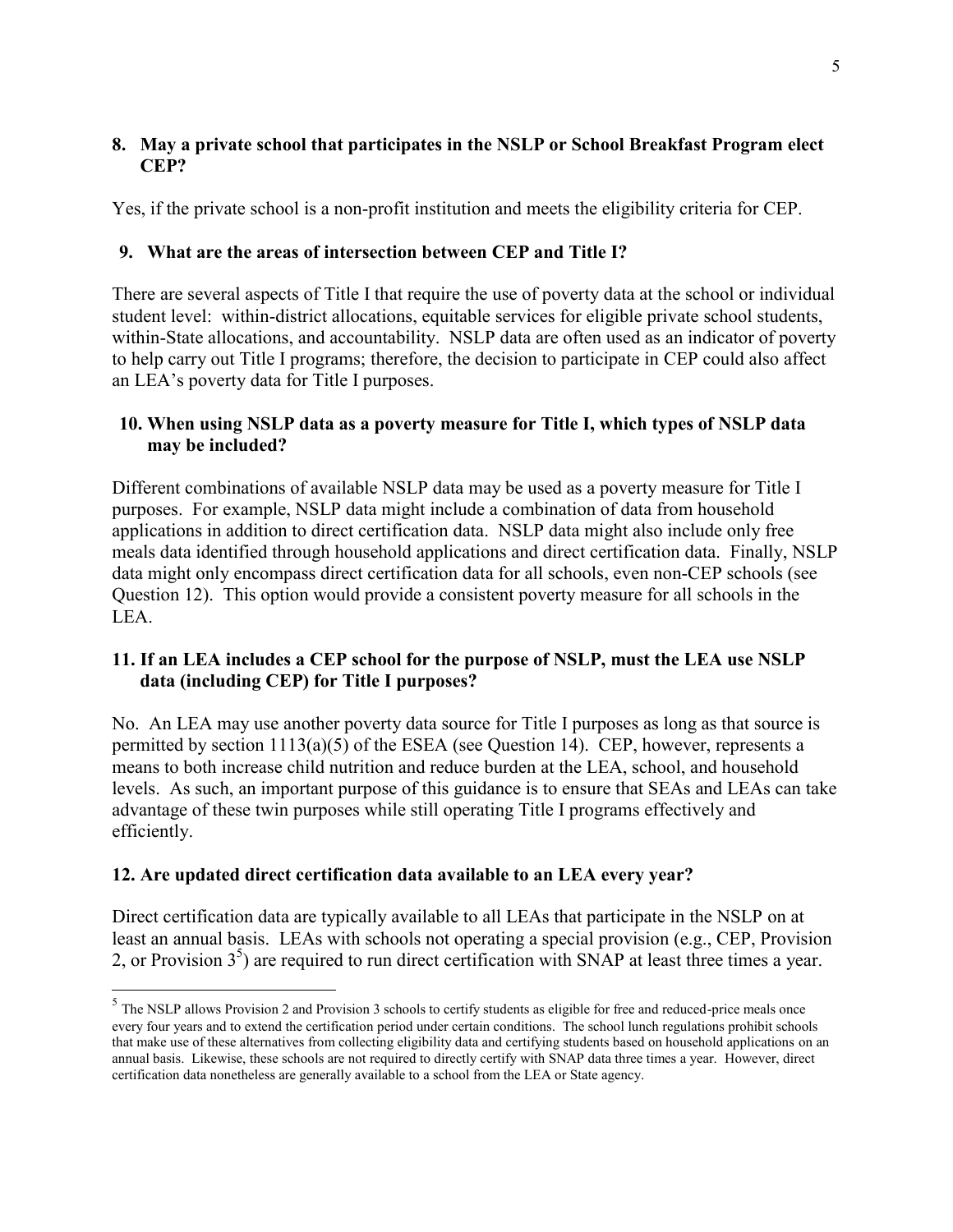For LEAs with schools operating under a special provision, running direct certification with SNAP data annually is not mandatory. However, annual direct certification matches with SNAP or other programs are typically readily available for these schools due to Statewide and districtlevel direct certification systems. USDA requires State agencies to meet annual SNAP direct certification performance benchmarks, and all LEAs with special provision schools are strongly encouraged to access these data on an annual basis. It is also in the best interest of CEP schools to run direct certification matches annually to potentially increase their claiming percentages.

### <span id="page-9-0"></span>**13. How might the availability of updated direct certification data affect Title I implementation?**

An LEA needs school-level data on individual economically disadvantaged students for certain Title I activities. Therefore, even though for NSLP purposes a CEP school that has 100 percent reimbursement at the Federal "free" rate would likely not use updated data over the four-year period allowed by the Act because its reimbursement is at its maximum, the school (and its LEA) may want to use updated direct certification data for Title I purposes. (The guidance expands on this point in discussing specific Title I requirements below.)

### <span id="page-9-1"></span>*Within-district Allocations*

### <span id="page-9-2"></span>**14. May an LEA use CEP data to allocate Title I funds to school attendance areas and schools?**

Yes. To allocate Title I funds to school attendance areas and schools, section 1113(a)(5) of the ESEA requires an LEA to select a poverty measure from the following options:

- $\triangleright$  Children ages 5-17 in poverty as counted in the most recent Census data approved by the Secretary.
- $\triangleright$  Children eligible for free and reduced-price lunches under the Richard B. Russell National School Lunch Act.
- $\triangleright$  Children in families receiving assistance under the State program funded under Title IV, Part A of the Social Security Act (TANF).
- Children eligible to receive medical assistance under the Medicaid program.
- $\triangleright$  A composite of any of the above measures.

Identified students under CEP are eligible under the Richard B. Russell National School Lunch Act. If an LEA selects NSLP data as its poverty measure (or uses the data in a composite) and has a CEP school, the CEP data will be part of the NSLP data that the LEA uses for withindistrict allocations. (Unless noted otherwise, this guidance assumes that an LEA has chosen to rank its schools and allocate Title I funds on the basis of NSLP data.)

# <span id="page-9-3"></span>**15. Has ED previously provided information on within-district Title I allocations?**

Yes. This guidance entitled *Local Educational Agency Identification and Selection of School Attendance Areas and Schools and Allocation of Title I Funds to Those Areas and Schools*  (August 2003) is available at: www.ed.gov/programs/titleiparta/wdag.doc.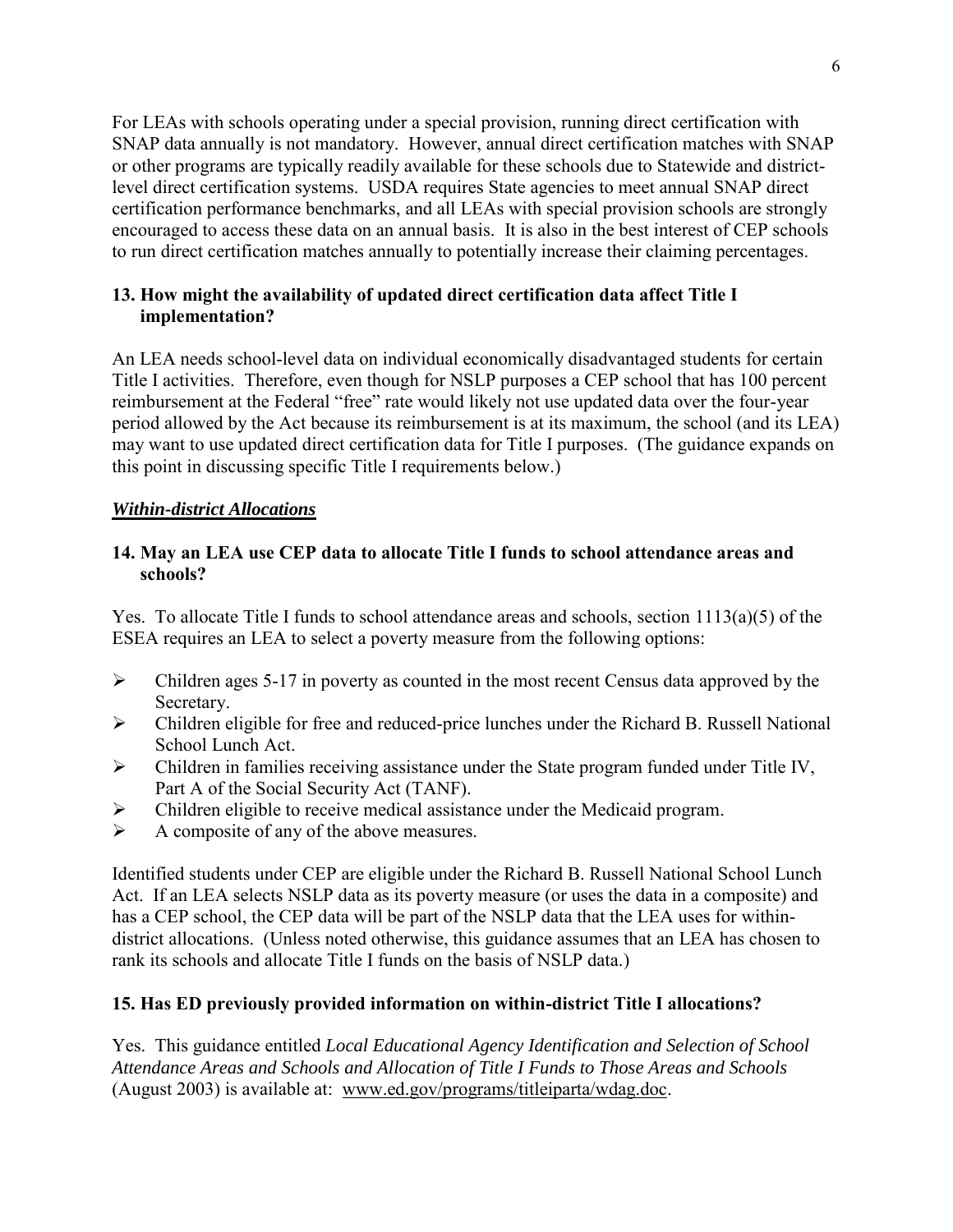#### <span id="page-10-0"></span>**16. Does CEP change that guidance?**

 $\overline{a}$ 

No. The statutory requirements described in that guidance, including those related to ranking school attendance areas, determining eligibility of schools to participate in Title I, and allocating Title I funds to participating schools, remain the same. This guidance shows how the correct percentages are determined when NSLP data are comprised in whole or in part of CEP data. See Question 18.

#### <span id="page-10-1"></span>**17. If an LEA wishes to use CEP data to allocate Title I funds to schools, when would CEP data first be used to determine a school's eligibility and allocation?**

Generally, with the exception of new or expanding charter schools, an LEA uses data from the prior year to determine its within-district allocations. As a result, with respect to a school that is a CEP school for the first time, the NSLP data available to its LEA would probably be from the previous year. Therefore, with respect to within-district Title I allocations, an LEA would likely first use CEP data for a school that is a second-year CEP school.

### <span id="page-10-2"></span>**18. How does an LEA allocate Title I funds to schools when it has CEP and non-CEP schools?** *(Modified March 2015)*

The number of students directly certified is a subset of the total number of students eligible for free and reduced-price meals. Thus, if an LEA has non-CEP schools with a poverty count based on the number of students approved for free and reduced-price meals and CEP schools with a poverty count based on, for example, students directly certified using SNAP data, the LEA must use a common poverty metric to rank order its schools and allocate Title I funds on an equitable basis. (Once this common poverty metric is determined, an LEA that chooses to determine whether it meets Title I's comparability requirement through the high- and low-poverty schools method would also use the same metric for this purpose.<sup>6</sup>)

An LEA has options for deriving a common poverty metric. One approach is for the LEA to multiply the number of students identified by direct certification in a CEP school by the 1.6 multiplier. As noted in Question 6, to account for the difference in poverty rates when using free and reduced-price meals data for non-CEP schools and direct certification data for CEP schools, the multiplier of 1.6 is intended to approximate the free and reduced-price meals count for a CEP school.

A second approach is for the LEA to use the number of students directly certified through SNAP (or another direct certification measure available annually) in both CEP and non-CEP schools.

<sup>&</sup>lt;sup>6</sup> Although most methods for determining comparability do not require the use of poverty data, for the purpose of making comparability determinations under section 1120A(c) of the ESEA, ED's Title I fiscal guidance [available at: www.ed.gov/programs/titleiparta/fiscalguid.doc] provides two examples for calculating comparability in an LEA with all Title I schools that involve the identification of high-poverty schools and low-poverty schools (See Examples 5 and 6). An LEA with all Title I schools that chooses to use one of these measures would use the same poverty percentage that it uses to rank schools for determining within-district allocations in order to classify a CEP school as a high-poverty or low-poverty school.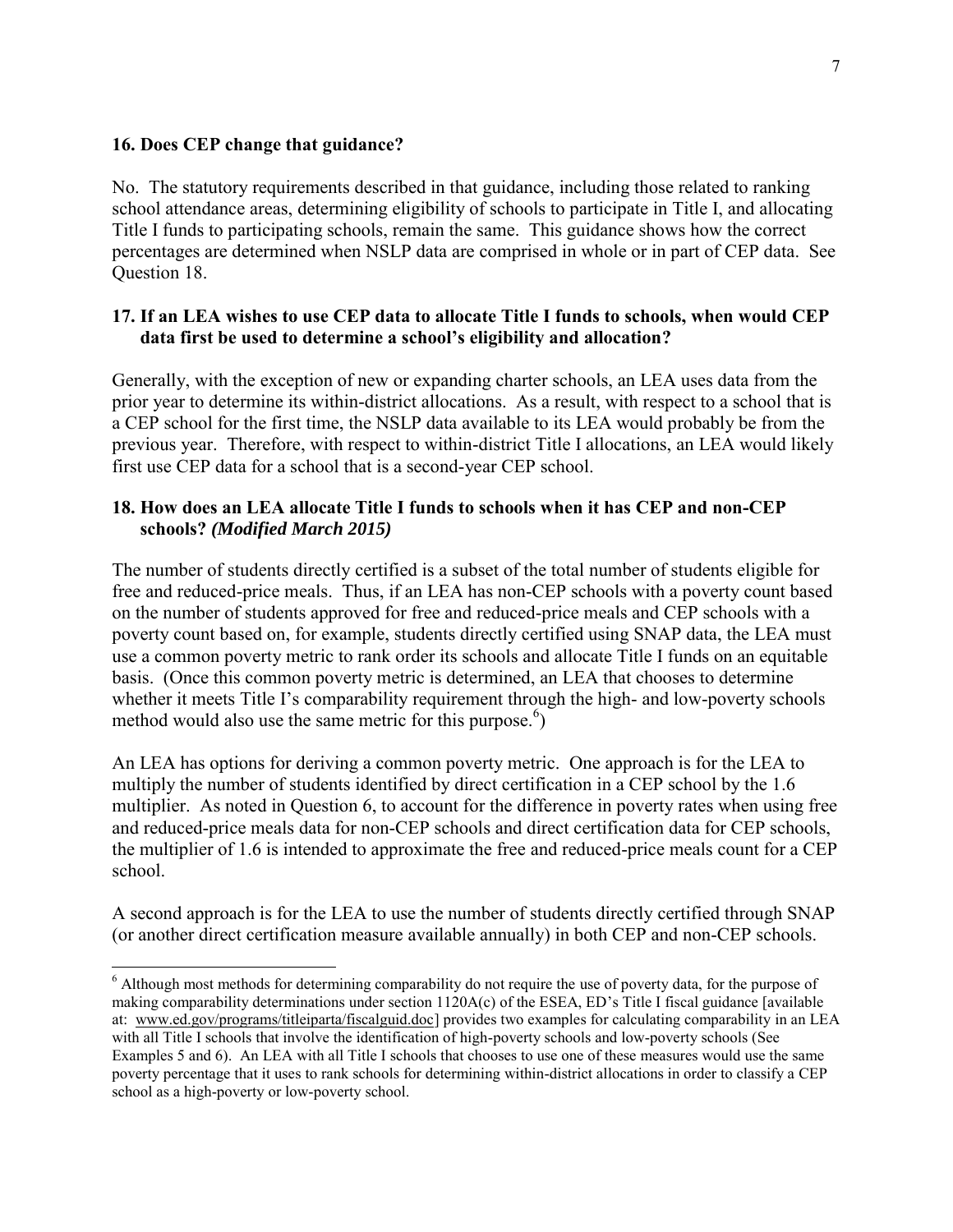(As noted in Question 12, because all schools, not just CEP schools, must directly certify students through SNAP, an LEA should have direct certification data for each of its schools.)

A third approach consists of applying the 1.6 multiplier to the number of students in CEP and non-CEP schools who are directly certified through SNAP (or another direct certification measure available annually).<sup>7</sup> This approach would not change the order in which schools are ranked based on direct certification data alone, but, due to the inclusion of the multiplier, would result in a higher poverty percentage for each school compared to using direct certification data alone for the purpose of within-district Title I allocations. An LEA may wish to use this approach for several reasons. For example, more of an LEA's schools may be eligible for Title I using this approach than with direct certification alone and, as a result, an LEA may be able to more closely approximate the number of schools that would have been eligible if the LEA had used a combination of direct certification data and household applications.

Below, we provide examples of each of these approaches. Example A shows how the first approach would work, using the 1.6 multiplier for CEP schools, for a hypothetical LEA with \$1,000,000 to distribute to its Title I schools, which consist of three CEP schools and three non-CEP schools. Example B illustrates the second approach, using direct certification data from SNAP for all schools in an LEA with two CEP schools and four non-CEP schools. As detailed in the table footnotes, two schools, Harding and Coolidge, are not eligible in Example B. Using the Example B schools and the same direct certification data for each school, Example C demonstrates the third approach by applying the 1.6 multiplier to the direct certification data for all schools. In this example, as detailed in the table footnotes, Harding is now eligible for Title I.

<sup>&</sup>lt;sup>7</sup> The use of the 1.6 multiplier in non-CEP schools in this approach applies only to Title I within-district allocations as a means to achieving a common poverty threshold across all schools, and not to any aspect of the NSLP, including meal reimbursement.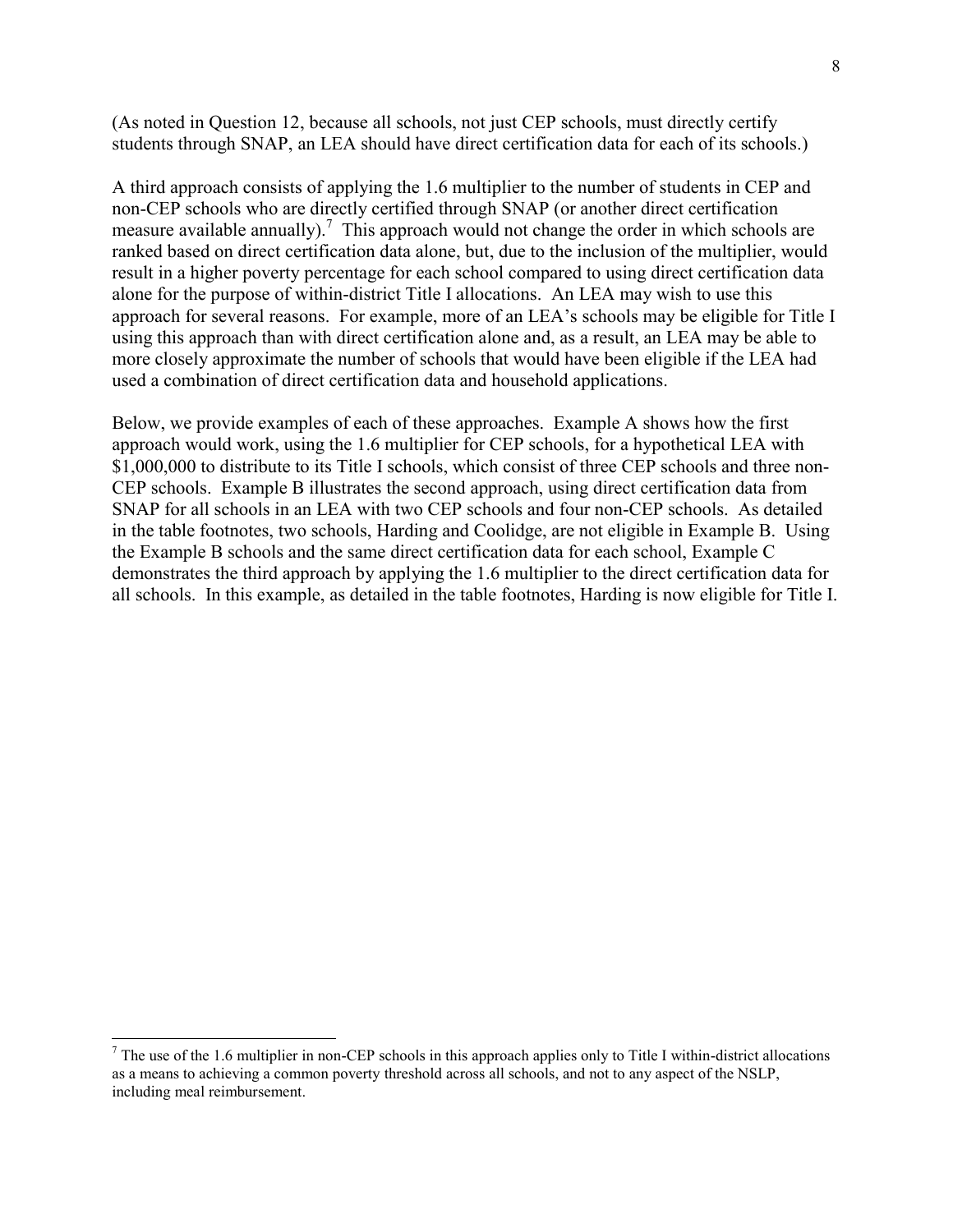#### **Example A**

#### **Within-District Title I Allocations in an LEA with a Combination of CEP Schools and Non-CEP Schools**

| Column 1      | Column 2          | Column 3          | Column 4                                 | Column 5                                                                                                              | Column 6                | Column <sub>7</sub>                                                         | Column 8                                                                                       | Column 9                                  | Column 10                              |
|---------------|-------------------|-------------------|------------------------------------------|-----------------------------------------------------------------------------------------------------------------------|-------------------------|-----------------------------------------------------------------------------|------------------------------------------------------------------------------------------------|-------------------------------------------|----------------------------------------|
|               | <b>CEP School</b> |                   | <b>CEP Schools:</b><br><b>Identified</b> | <b>Non-CEP Schools:</b><br>Economically<br><b>Disadvantaged</b><br><b>Students Identified</b><br>by Free and Reduced- | 1.6                     | <b>NSLP</b><br>Count<br><b>Used to</b><br><b>Allocate</b><br><b>Title I</b> | Percentage of<br><b>Economically</b><br>Disadvantaged<br><b>Students for</b><br><b>Title I</b> | Per-<br><b>Pupil</b><br>Amount<br>Used by |                                        |
| <b>School</b> | (Y/N)             | <b>Enrollment</b> | Students Data                            | <b>Price Meals Data</b>                                                                                               | Multiplier <sup>2</sup> | <b>Funds</b> <sup>3</sup>                                                   | Allocations <sup>4</sup>                                                                       | LEA <sup>5</sup>                          | <b>Title I Allocation</b> <sup>6</sup> |
| Lincoln       |                   | 425               | 400                                      | N/A                                                                                                                   | 1.6                     | 425                                                                         | $100\%$                                                                                        | \$500                                     | \$212,500                              |
| Washington    |                   | 500               | 297                                      | N/A                                                                                                                   | 1.6                     | 475                                                                         | 95%                                                                                            | 500                                       | 237,500                                |
| Adams         |                   | 600               | 350                                      | N/A                                                                                                                   | 1.6                     | 560                                                                         | 93%                                                                                            | 500                                       | 280,000                                |
| Jefferson     | N                 | 450               | N/A                                      | 400                                                                                                                   | N/A                     | 400                                                                         | 89%                                                                                            | 450                                       | 180,000                                |
| Madison       | N                 | 400               | N/A                                      | 200                                                                                                                   | N/A                     | 200                                                                         | 50%                                                                                            | 450                                       | 90,000                                 |
| Monroe        | N                 | 500               | N/A                                      | 100                                                                                                                   | N/A                     | 100                                                                         | 20%                                                                                            | N/A                                       |                                        |
| <b>Total</b>  | N/A               | 2,875             | N/A                                      | N/A                                                                                                                   | N/A                     | 2,160                                                                       | 75%                                                                                            | N/A                                       | \$1,000,000                            |

The number of students may be determined once every four years for CEP schools. Moreover, the poverty data used will likely differ from other schools. For the CEP schools, the poverty data will be, for example, direct certification (Identified Students) data (e.g., SNAP or TANF) collected at least every four years times the multiplier. For other schools, the poverty data will be from household applications and direct certification data. <sup>2</sup> The 1.6 multiplier applies only to a CEP school.

<sup>3</sup> For a CEP school, the Column 7 figure is equal to the lesser of (a) Column 4 x Column 6 or (b) Column 3. In other words, this number may not exceed the school's total enrollment. For the non-CEP schools, the Column 7 figure is equal to Column 5.

 $4$  Column  $7/$  Column 3.

<sup>5</sup>An LEA determines the per-pupil amount it will allocate to each school; no lower-ranked school may receive more per pupil than a higher-ranked school.

<sup>6</sup>Column 9 x Column 7 (Note: Monroe is ineligible for Title I funds because its poverty percentage is below both the LEA's average (Column 8 total row) and 35 percent.)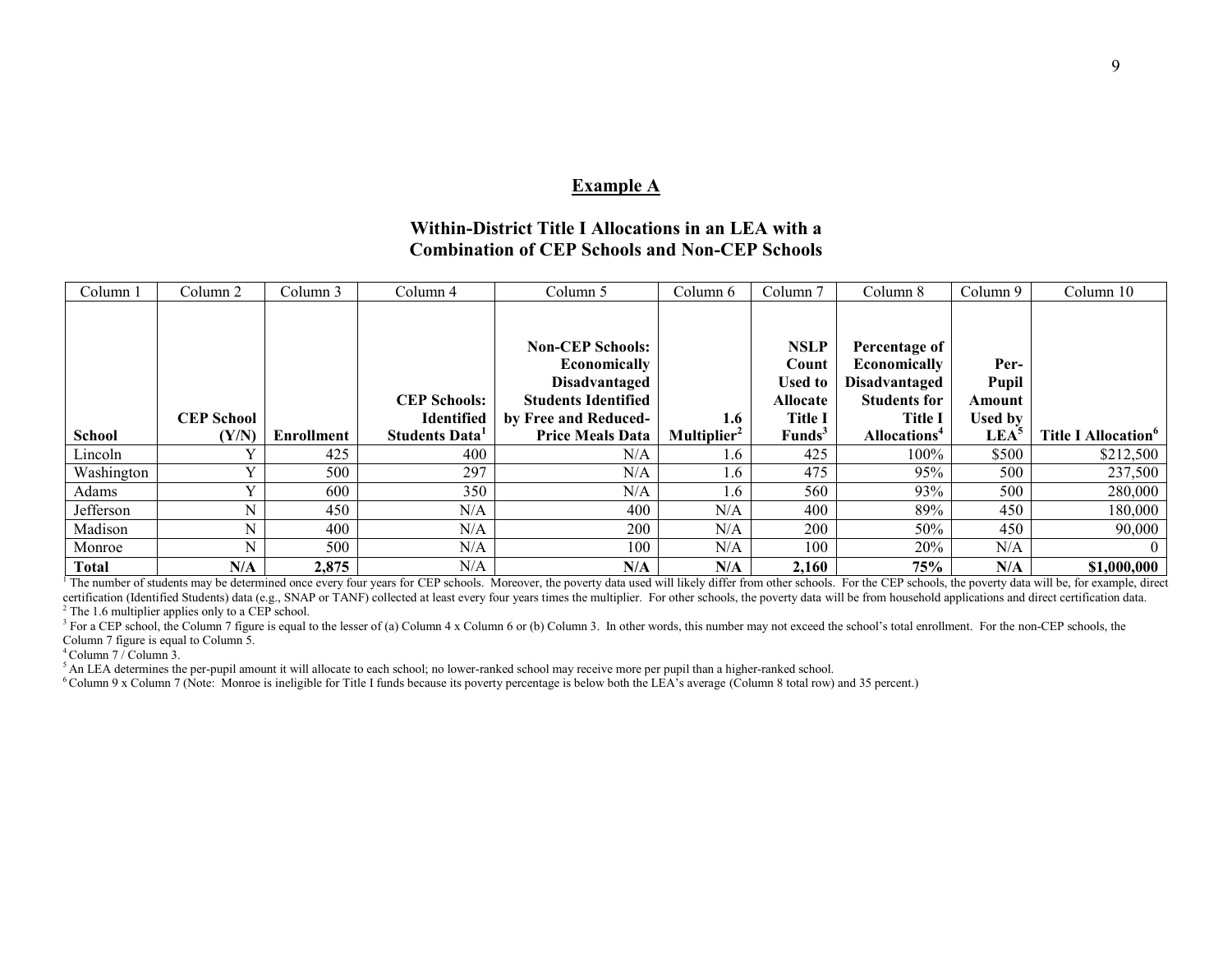#### **Example B**

#### **Using Direct Certification Data Only Within-District Title I Allocations in an LEA with a Combination of CEP Schools and Non-CEP Schools**

| Column 1      | Column 2                   | Column 3          | Column 4                                                                                   | Column 5                                                                                                                   | Column 6                                                | Column <sub>7</sub>             |
|---------------|----------------------------|-------------------|--------------------------------------------------------------------------------------------|----------------------------------------------------------------------------------------------------------------------------|---------------------------------------------------------|---------------------------------|
| <b>School</b> | <b>CEP School</b><br>(Y/N) | <b>Enrollment</b> | <b>All Schools:</b><br><b>Direct</b><br>Certification<br>Data Through<br>SNAP <sup>1</sup> | Percentage of<br>Economically<br><b>Disadvantaged</b><br><b>Students for</b><br><b>Title I</b><br>Allocations <sup>2</sup> | Per-<br>Pupil<br>Amount<br><b>Used by</b><br><b>LEA</b> | Title I Allocation <sup>3</sup> |
| McKinley      |                            | 750               | 500                                                                                        | 67%                                                                                                                        | \$540                                                   | \$270,000                       |
| Roosevelt     | N                          | 640               | 400                                                                                        | 63%                                                                                                                        | 540                                                     | 216,000                         |
| Taft          | Y                          | 900               | 560                                                                                        | 62%                                                                                                                        | 540                                                     | 302,400                         |
| Wilson        | N                          | 675               | 400                                                                                        | 59%                                                                                                                        | 529                                                     | 211,600                         |
| Harding       | N                          | 500               | 150                                                                                        | 30%                                                                                                                        | N/A                                                     | $\theta$                        |
| Coolidge      | N                          | 750               | 100                                                                                        | 13%                                                                                                                        | N/A                                                     | $\theta$                        |
| <b>Total</b>  | N/A                        | 4,215             | 2,110                                                                                      | 50%                                                                                                                        | N/A                                                     | \$1,000,000                     |

<sup>1</sup>The figures in Column 4 exclude, for the purposes of Title I ranking and serving of schools, household application data for the non-CEP schools and direct certification from programs other than SNAP for all schools. (CEP schools are prohibited from collecting household applications.)

 $2^2$ Column 4 / Column 3.

<sup>3</sup> Column 4 x Column 6. (Note: Harding and Coolidge are ineligible for Title I funds because their poverty percentages are below both the LEA's poverty percentage (Column 5 total row) and 35 percent.)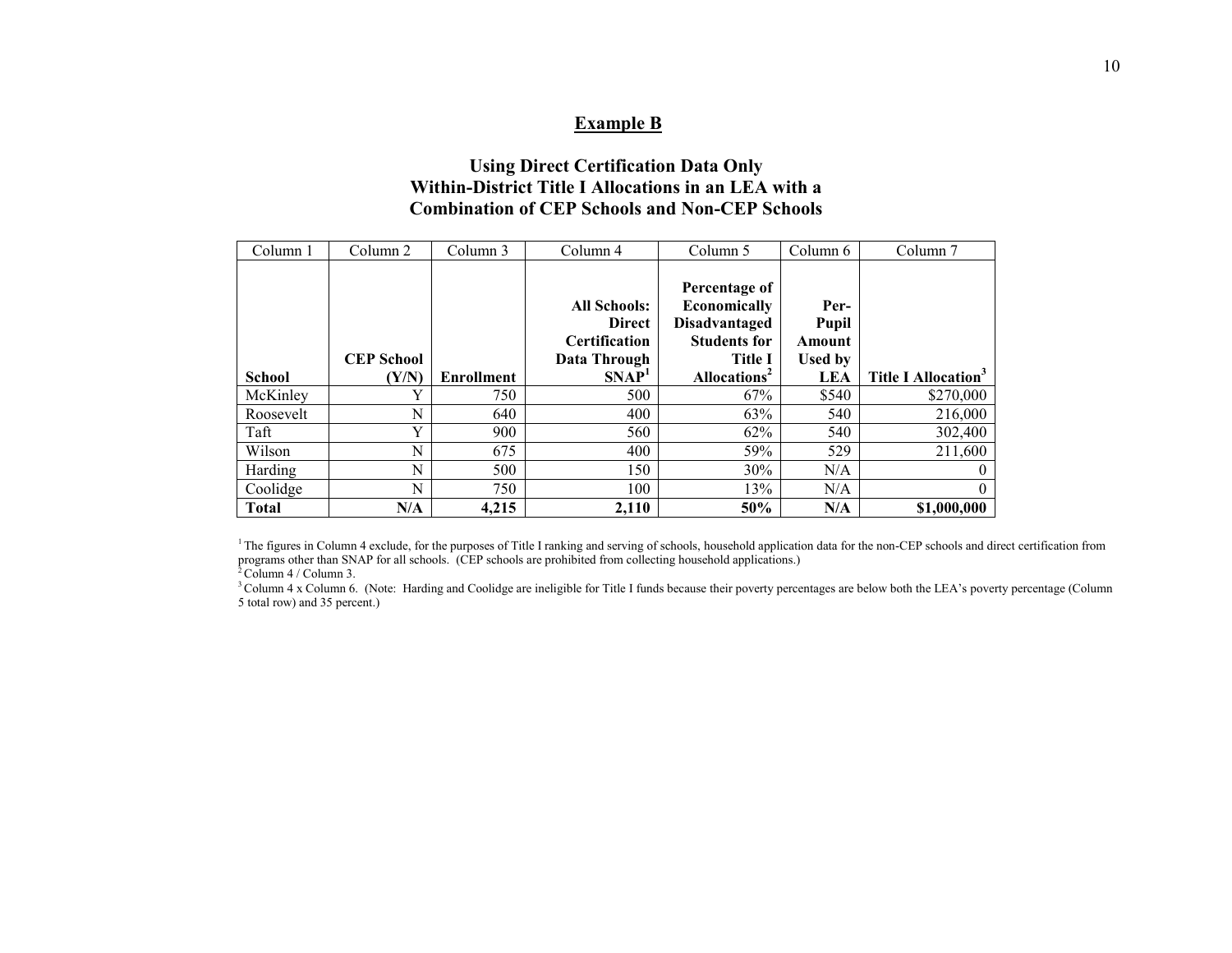#### **Example C**

#### **Using Direct Certification Data and the 1.6 Multiplier in All Schools Within-District Title I Allocations in an LEA with a Combination of CEP Schools and Non-CEP Schools**

| Column 1      | Column 2          | Column 3          | Column 4             | Column 5        | Column 6                | Column <sub>7</sub>      | Column 8              | Column 9                               |
|---------------|-------------------|-------------------|----------------------|-----------------|-------------------------|--------------------------|-----------------------|----------------------------------------|
|               |                   |                   |                      |                 |                         |                          |                       |                                        |
|               |                   |                   |                      |                 |                         | Percentage of            |                       |                                        |
|               |                   |                   | <b>All Schools:</b>  |                 |                         | Economically             | Per-                  |                                        |
|               |                   |                   | <b>Direct</b>        |                 | <b>Poverty Count</b>    | <b>Disadvantaged</b>     | Pupil                 |                                        |
|               |                   |                   | <b>Certification</b> |                 | <b>Used to</b>          | <b>Students for</b>      | Amount                |                                        |
|               | <b>CEP School</b> |                   | Data Through         |                 | <b>Allocate Title I</b> | <b>Title I</b>           | <b>Used by</b>        |                                        |
| <b>School</b> | (Y/N)             | <b>Enrollment</b> | SNAP <sup>1</sup>    | 1.6 Multiplier  | Funds <sup>2</sup>      | Allocations <sup>3</sup> | LEA                   | <b>Title I Allocation</b> <sup>5</sup> |
| McKinley      |                   | 750               | 500                  | 1.6             | 750                     | 100%                     | \$333.00 <sup>4</sup> | \$250,000                              |
| Roosevelt     | N                 | 640               | 400                  | .6 <sup>2</sup> | 640                     | 100%                     | 313.00                | 200,000                                |
| Taft          |                   | 900               | 560                  | 1.6             | 896                     | 99%                      | 313.00                | 280,000                                |
| Wilson        | N                 | 675               | 400                  | .6 <sup>°</sup> | 640                     | 95%                      | 310.00                | 198,400                                |
| Harding       | N                 | 500               | 150                  | 1.6             | 240                     | 48%                      | 298.33                | 71,600                                 |
| Coolidge      | N                 | 750               | 100                  | .6 <sup>2</sup> | 160                     | 21%                      | N/A                   | $\Omega$                               |
| <b>Total</b>  | N/A               | 4,215             | 2,110                | N/A             | 3,326                   | 79%                      | N/A                   | \$1,000,000                            |

<sup>1</sup>The figures in Column 4 exclude, for the purposes of Title I ranking and serving of schools, household application data for the non-CEP schools and direct certification from programs other than SNAP for all schools. (CEP schools are prohibited from collecting household applications.)

<sup>2</sup>The Column 6 figure is equal to the lesser of (a) Column 4 x Column 5 or (b) Column 3. In other words, this number may not exceed the school's total enrollment.  $3$  Column 6 / Column 3.

<sup>4</sup>As described in Question 20, if the application of the 1.6 multiplier results in more than one school at 100 percent poverty, an LEA may allocate a higher per-pupil amount to the school with the larger percentage of directly certified students.

<sup>5</sup>Column 6 x Column 8. (Note: Unlike in Example B, Harding is now eligible for Title I funds because its poverty percentage is at least 35 percent; Coolidge remains ineligible for Title I funds because its poverty percentage is below both the LEA's average (Column 7 total row) and 35 percent.)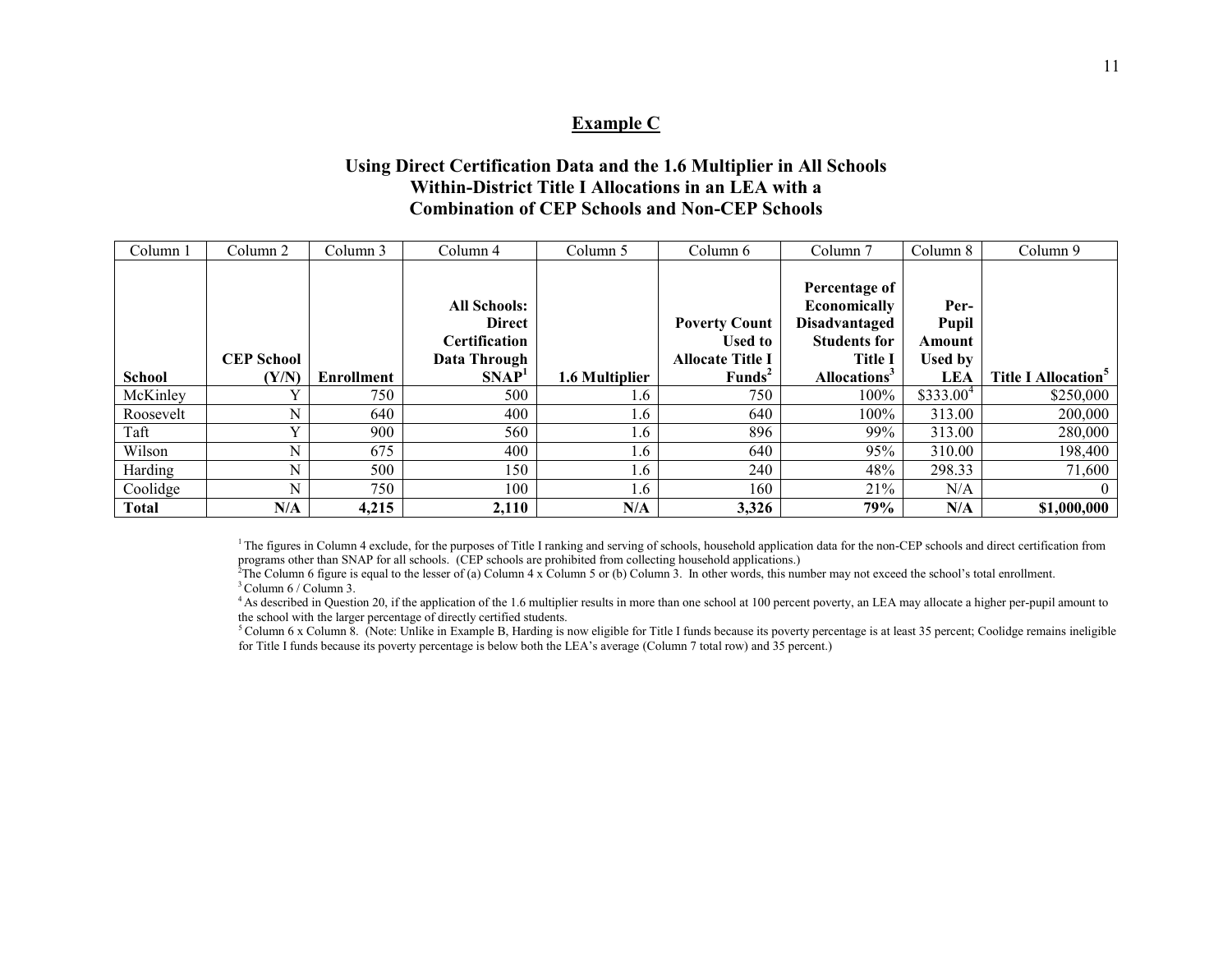#### <span id="page-15-0"></span>**19. If an LEA has all CEP schools, does it need to apply the 1.6 multiplier for Title I ranking and allocation purposes?**

No. If an LEA has all CEP schools, the LEA may rank its schools by the percentage of directly certified students in each school, even though the multiplier is used to determine the USDA reimbursement amount.

### <span id="page-15-1"></span>**20. If the application of the 1.6 multiplier results in more than one school at 100 percent poverty, must an LEA allocate the same per-pupil amount to each of these schools?**

Not necessarily. At its discretion, an LEA may take into consideration the direct certification poverty percentage of each of these schools.

Generally, an LEA determines each Title I school's allocation by multiplying the number of lowincome students in the school by a per-student amount established by the LEA. Under 34 C.F.R. § 200.78(c), an LEA is not required to allocate the same per-pupil amount to each participating school, as long as it allocates higher per-pupil amounts for schools with higher concentrations of poverty than to schools with lower concentrations of poverty. In the case of an LEA that has more than one CEP school at 100 percent poverty by virtue of the 1.6 multiplier but the schools have different direct certification percentages, the LEA may allocate a greater per-pupil amount for the 100 percent school with the higher percentage of directly certified students because the direct certification data indicate that the school has a higher concentration of poverty than the other 100 percent schools. In other words, the direct certification data may be used to differentiate among multiple CEP schools with a 100 percent poverty rate. In order to differentiate among these schools based on the most current data, an LEA may wish to use annual direct certification data and update the rankings as appropriate even if the data are not updated during the four-year period for CEP purposes.

To ensure that it complies with 34 C.F.R. § 200.78(c), an LEA must make sure that the 100 percent CEP schools receive at least as much per pupil as CEP and non-CEP schools with poverty rates below 100 percent. For instance, a non-CEP school with a 95 percent poverty rate may not receive more per-pupil funding than a CEP school with a 100 percent poverty rate by virtue of the 1.6 multiplier. If two CEP schools have the same direct certification rate, they must be provided the same per-pupil allocation.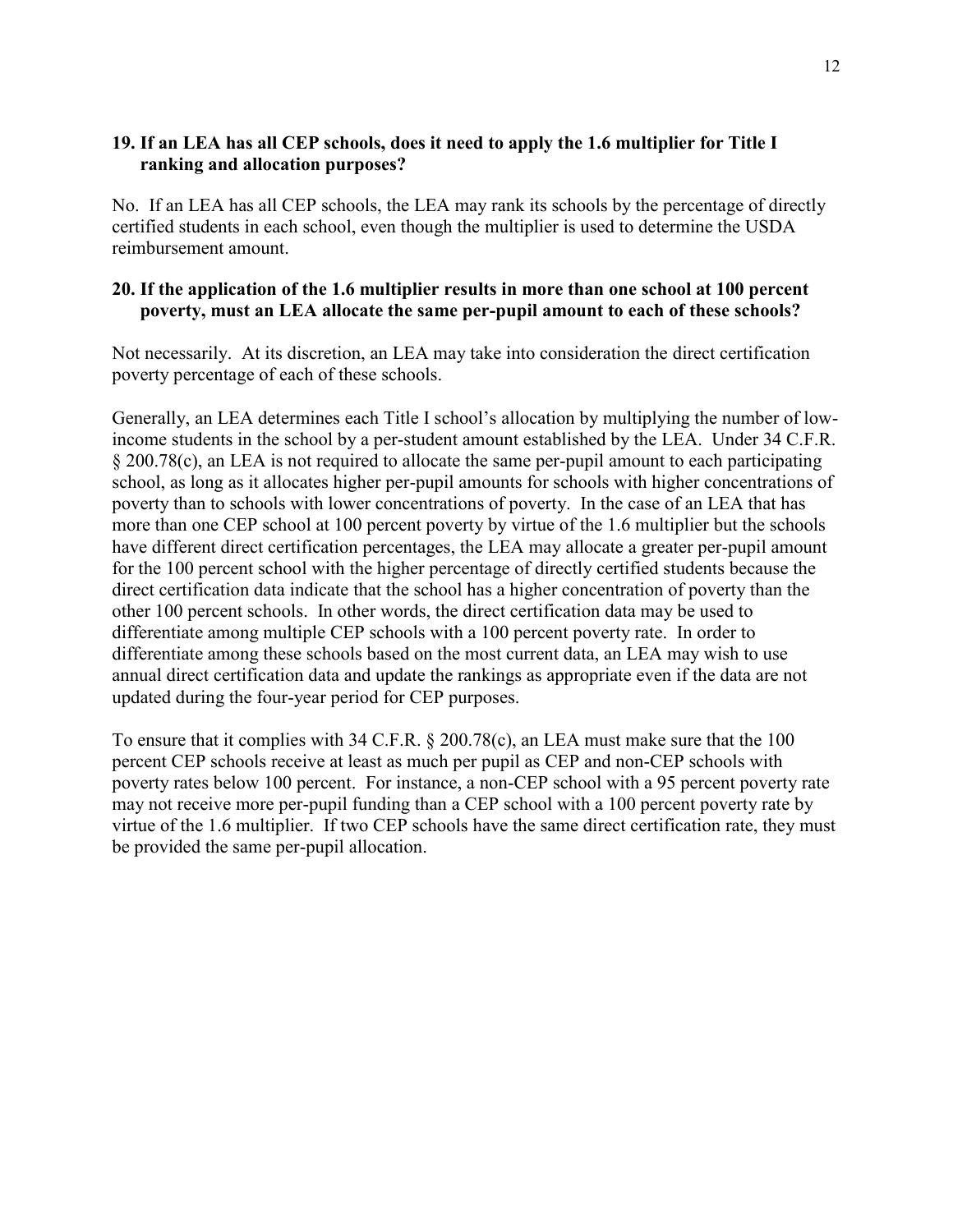The following table provides an example of an LEA with CEP and non-CEP schools in which the LEA is able to establish a different per-pupil allocation for two CEP schools with a 100 percent poverty rate by virtue of the 1.6 multiplier:

- $\triangleright$  School 1 and School 2 are CEP schools with percentages of low-income students of 100 percent by virtue of the 1.6 multiplier. As a result, they are ranked at the top of the LEA's poverty rankings.
- $\triangleright$  The LEA allocates a higher per-pupil amount to School 1 than School 2 on the basis of School 1's greater direct certification poverty percentage based on SNAP data (Column 5).
- The LEA ensures that School 2 receives at least as much per pupil as School 3 and School 4 because School 2's poverty percentage in Column 7, after application of the 1.6 multiplier, is larger than that of School 3 or School 4.

#### **Example**

#### **Providing a Different Title I Per-Pupil Allocation to Two CEP Schools that Have a 100 Percent USDA Reimbursement Rate**

| Column 1      | Column 2                             | Column 3          | Column 4                                                               | Column 5                                                                            | Column 6                                                                                                                 | Column <sub>7</sub>                                                                                      | Column 8                                         | Column 9                            |
|---------------|--------------------------------------|-------------------|------------------------------------------------------------------------|-------------------------------------------------------------------------------------|--------------------------------------------------------------------------------------------------------------------------|----------------------------------------------------------------------------------------------------------|--------------------------------------------------|-------------------------------------|
| <b>School</b> | <b>CEP</b><br><b>School</b><br>(Y/N) | <b>Enrollment</b> | Number<br>of<br><b>Students</b><br><b>Directly</b><br><b>Certified</b> | Percentage<br>of<br><b>Identified</b><br><b>Students</b><br>in CEP<br><b>School</b> | Number of<br>Low-Income<br><b>Students for</b><br><b>Title I School</b><br><b>Allocation</b><br>Calculation <sup>1</sup> | Percentage of<br><b>Low-Income</b><br><b>Students for</b><br>Ranking<br><b>Title I</b><br><b>Schools</b> | <b>Per-Pupil</b><br><b>Amount Used</b><br>by LEA | <b>Title I</b><br><b>Allocation</b> |
|               |                                      | 500               | 400                                                                    | 80%                                                                                 | 500                                                                                                                      | 100%                                                                                                     | \$750                                            | \$375,000                           |
|               |                                      | 1500              | 1050                                                                   | 70%                                                                                 | 1500                                                                                                                     | $100\%$                                                                                                  | \$650                                            | \$975,000                           |
|               | N                                    | 500               | 10                                                                     | N/A                                                                                 | $450^{2}$                                                                                                                | 90%                                                                                                      | \$625                                            | \$281,250                           |
|               | $\mathbf{v}$                         | 500               | 250                                                                    | 50%                                                                                 | 400                                                                                                                      | 80%                                                                                                      | \$625                                            | \$250,000                           |

<sup>1</sup> For a CEP school, this figure is equal to the lesser of: (a) Column 3 or (b) Column 4 multiplied by 1.6.

<sup>2</sup> Poverty data are based on household applications and direct certification data.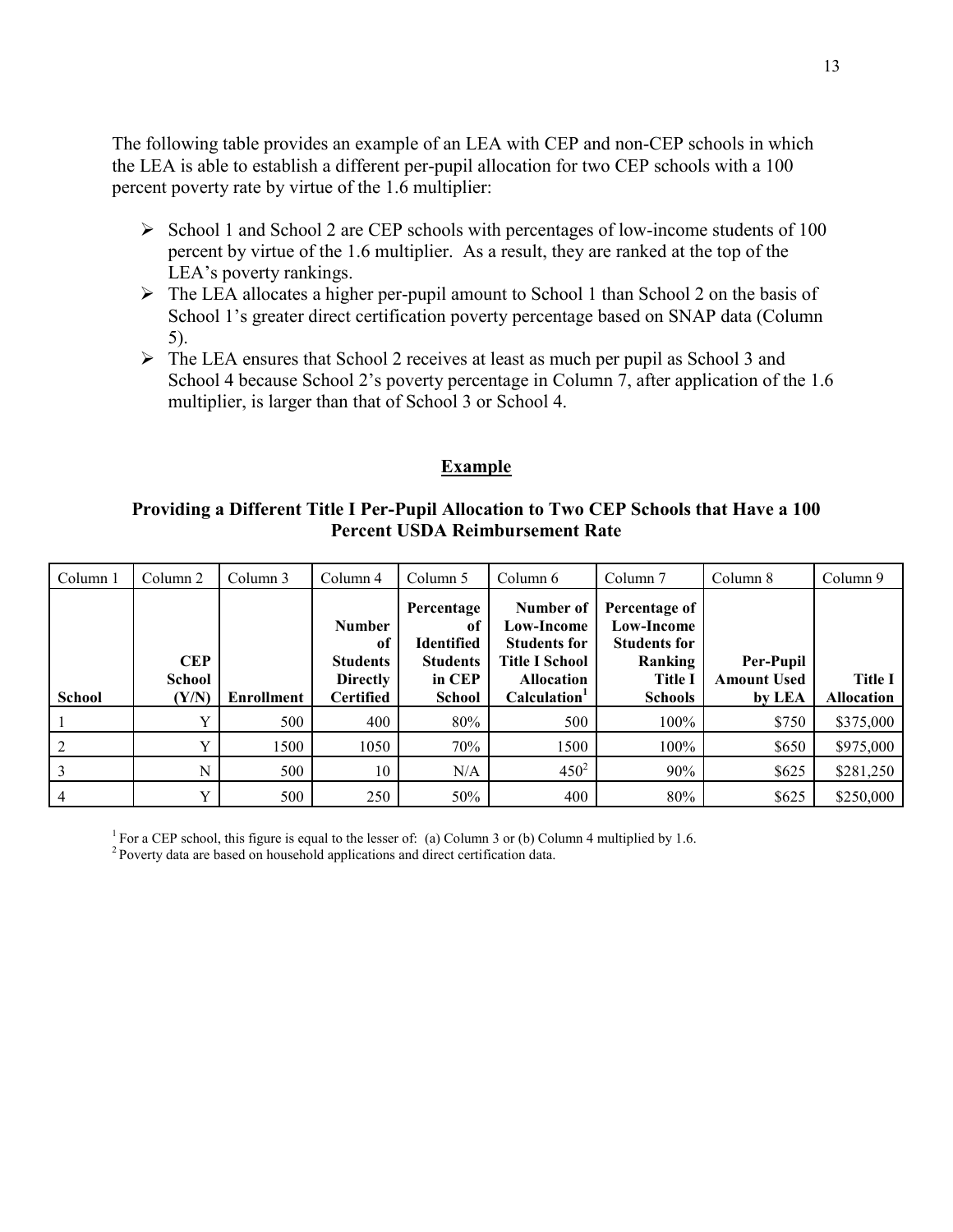#### <span id="page-17-0"></span>**21. If an LEA chooses to group CEP schools to determine the reimbursement rate from USDA, does each school in a group then have the same poverty percentage for Title I ranking and allocation purposes?**

No. As noted in Question 3, schools may be grouped to determine the USDA reimbursement rate. Under section 1113 of the ESEA, however, an LEA with an enrollment of at least 1,000 students must rank schools individually for ranking and allocation purposes. Thus, if an LEA groups schools in order for them to be eligible for CEP or to maximize CEP reimbursement, the LEA must still use the CEP data, either alone or multiplied by the 1.6 multiplier, for each individual school for Title I ranking and allocation purposes. For example:

- $\triangleright$  School 1 has 425 enrolled students, of whom 400 are directly certified. By virtue of the 1.6 multiplier, the school's poverty rate is 100 percent (400 directly certified students x the 1.6 multiplier  $= 680$  (greater than the school's enrollment of 425 students)).
- $\triangleright$  School 2 has 600 students, of whom 350 are directly certified. By virtue of the 1.6 multiplier, the school's poverty rate is 93 percent (350 directly certified students x the 1.6 multiplier = 560 divided by the enrollment of  $600 = 93$  percent).
- $\triangleright$  For USDA reimbursement, the LEA may combine the data for School 1 and School 2, resulting in a reimbursement rate of 100 percent for the schools as a group. (The reimbursement rate is 100 percent because: 750 directly certified students divided by the enrollment of  $1,025 = 73.1$  percent x  $1.6 = 100$  percent reimbursement.)
- $\triangleright$  For Title I ranking and allocation purposes, however, the LEA must use the individual school percentages (School  $1 = 100$  percent; School  $2 = 93$  percent).

### <span id="page-17-1"></span>**22. If an LEA has traditionally established a cutoff above which Title I-eligible schools are served, does the LEA have any options if the use of CEP data increases the number of schools above the cutoff?**

Yes, an LEA has several options. One option, and perhaps the most straightforward option, is for an LEA to raise its cutoff point. For example, if an LEA's policy was to serve all schools above 60 percent poverty, the LEA could choose to serve schools above a higher poverty percentage (e.g., 67 percent).

For the sole purpose of within-district Title I allocations, a second option would be for an LEA to use, as authorized by section  $1113(a)(5)$  of the ESEA, another allowable poverty measure or combination of measures to rank its schools that might result in fewer schools above its cutoff.<sup>8</sup>

 $\overline{a}$ <sup>8</sup> The composite option in section 1113(a)(5) of the ESEA to establish a poverty percentage for a school applies only to the within-district Title I allocation process. For other Federal or non-Federal purposes, an LEA that uses a composite for within-district Title I allocations may be asked to report poverty figures for its schools that are determined differently (i.e., as defined by the specific data collection) than the method used in the composite.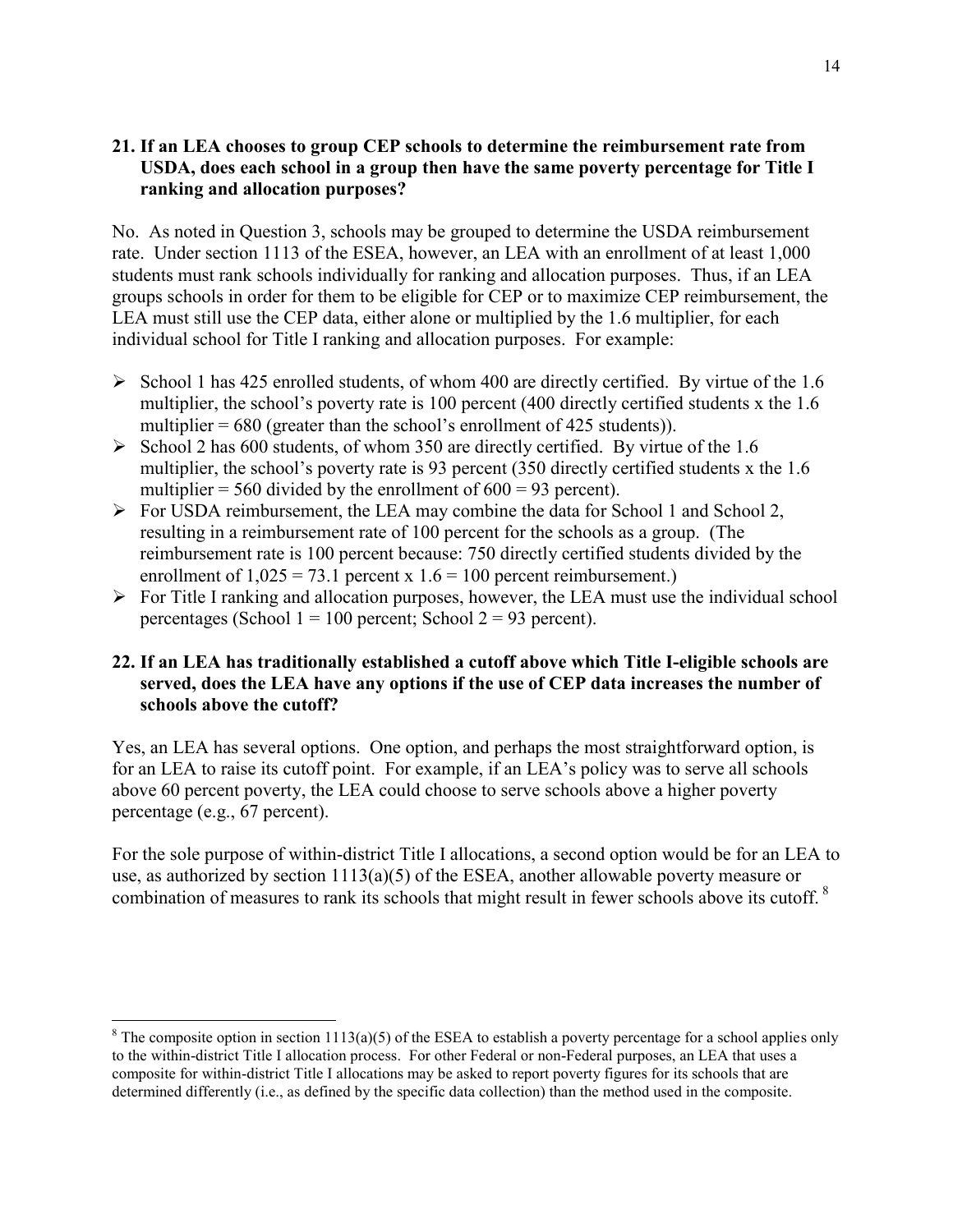#### <span id="page-18-0"></span>**23. May an LEA with one or more CEP schools conduct its own survey to collect the equivalent of NSLP data from the CEP schools for Title I within-district allocations?**  *(Modified March 2015)*

Yes; however, ED urges an LEA to give careful consideration to this decision. As noted earlier, one of the purposes of CEP is to reduce burden. Conducting a survey just for Title I would add burden that may not be necessary because, in the case of an LEA that has one or more CEP schools, the LEA by definition already has poverty data for one of the permitted sources under section 1113(a)(5) of the ESEA (NSLP data).

Should an LEA decide to carry out such a survey, the LEA may use the results for Title I withindistrict allocations as long as it is confident that the survey data are accurate and used consistently with the ranking and serving criteria in section 1113 of the ESEA, including the income cutoff for one or more of the programs listed in section  $1113(a)(5)$ . If an LEA carries out this type of survey, the LEA must ensure that it does not in any way indicate that the survey is required by ED or USDA.<sup>9</sup> Additionally, if an LEA uses such a survey, for purposes of allocating funds to provide equitable services to eligible private school students it should consult with private school officials to determine whether to use the same or similar survey to determine the number of private school children from low-income families who reside in a participating public school attendance area.

### <span id="page-18-1"></span>**23a. Under what circumstances may an LEA use Title I, Part A funds to conduct a local survey to identify students from low-income families?** *(Added March 2015)*

An LEA must consider several factors before it uses Title I funds to pay for a local survey. First, in accordance with section 1120A(b) of the ESEA, the LEA must ensure that the use of Title I funds for a local survey is supplemental. If individual student data are required for State or local purposes, such as State funding formulas, and a survey is the only means of obtaining such data, use of Title I funds to pay for the survey would constitute supplanting. Under these circumstances, an LEA may not use Title I funds to pay for all, or even a proportionate share, of the costs of conducting the survey because, in the absence of Title I funds, the LEA would need to use non-Federal funds for the survey. To the extent that a survey is not required to meet State or local requirements, use of Title I funds to pay for the survey would be considered supplemental.

Second, Office of Management and Budget (OMB) Circular A-87 (codified at 2 C.F.R. Part 225) requires, among other things, that the use of Title I funds be "necessary and reasonable for proper and efficient performance and administration" of Title I and "be allocable" to Title I. (This requirement is also contained in OMB's new Uniform Administrative Requirements, Cost Principles, and Audit Requirements for Federal Awards at 2 C.F.R. § 200.403(a), which applies to Title I awards made by ED on or after July 1, 2015.) Whether a local survey is necessary to properly operate a Title I program depends on the factual circumstances within an LEA. As noted in Question 12, SNAP data are available for every school, regardless of whether the school participates in CEP. Those data, however, may not always fully or accurately represent the

<sup>&</sup>lt;sup>9</sup> USDA regulations do not allow school meal program funds to support an alternate application process.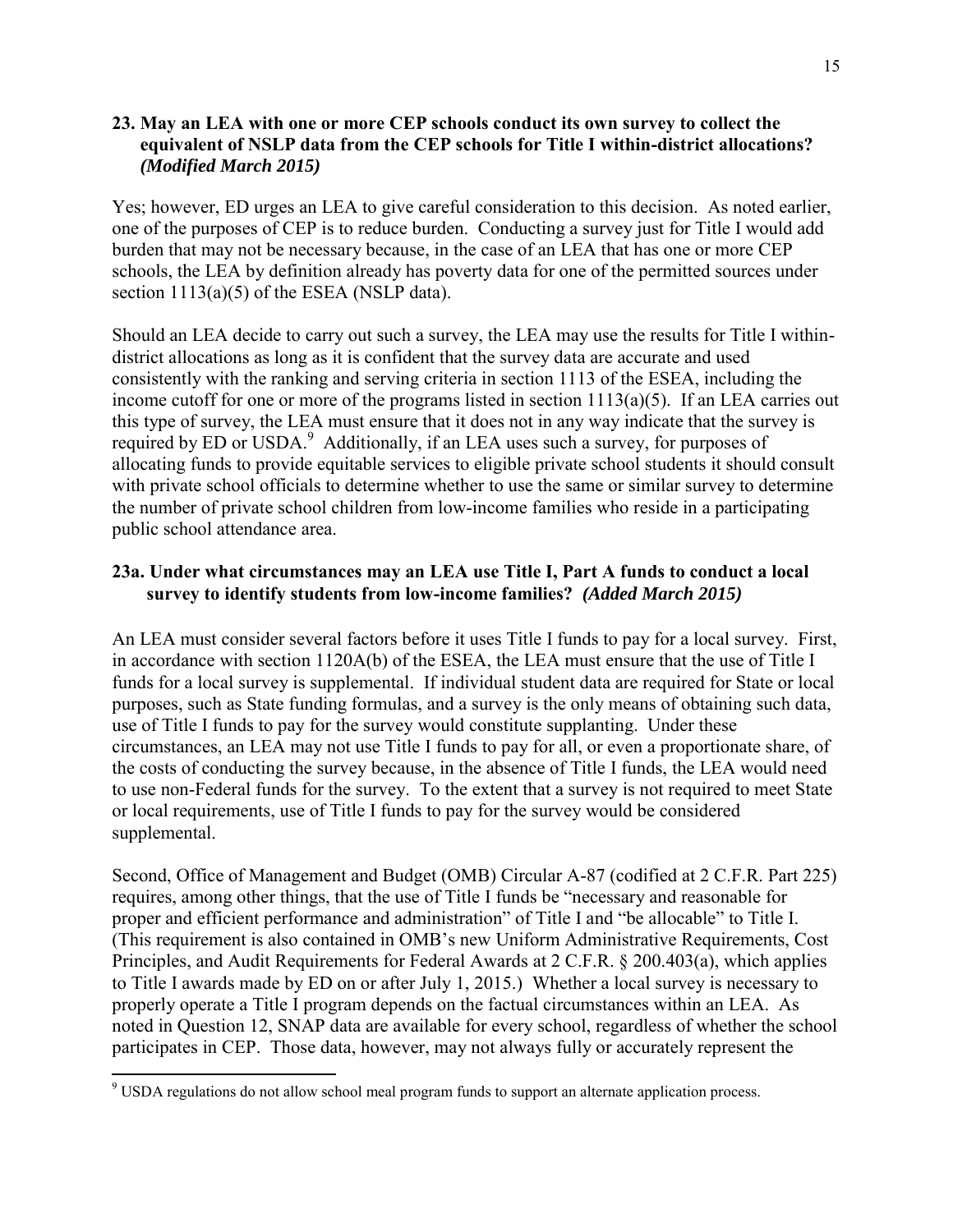concentration of poverty for all schools in an LEA. For example, if a school traditionally has had a disproportionately high number of students who are identified for NSLP participation through an annual household application instead of direct certification when compared to other school attendance areas in the LEA, a local survey in place of the annual household survey may be necessary to produce the most accurate poverty count for the school and prevent the school from losing Title I funds without any actual changes to the concentration of poverty in that school attendance area. In such circumstances, the LEA may be able to demonstrate that the use of Title I funds to conduct a local survey is necessary to the operation of its Title I program. The LEA must also demonstrate that the costs of conducting a local survey are reasonable.

To the extent an LEA demonstrates it is necessary and reasonable to conduct a local survey for Title I purposes and uses only Title I funds for the survey, the LEA may not use data from the survey for non-Title I purposes, unless such non-Title I use is incidental (e.g., identifying students for exemption from Advance Placement testing fees). If an LEA has substantial or multiple local needs for poverty data from a local survey in addition to its Title I needs, the LEA must allocate its survey costs between Title I funds and non-Federal sources so that the costs assigned to Title I are allocable.

<span id="page-19-0"></span>**24. USDA guidance indicates that the identified students' count and reimbursement rate for CEP purposes should be determined based on data from April 1 of the previous school year, unless an LEA chooses to use the identified students' count from an earlier year within the permitted four-year period. How should an LEA with CEP and non-CEP schools that collects NSLP household applications for non-CEP schools at a different point during the year take into account this difference in timing?** *(Modified March 2015)*

An LEA in this situation has three options.

First, the LEA might use CEP data from April 1 for the CEP schools and NSLP data for the non-CEP schools from another time as long as both periods occur in the same school year. (As referenced in Questions 2 and 12, the non-CEP school's data generally include a combination of directly certified students and students who are eligible through the household application.)

Second, if compatible with the implementation of NSLP and the timing of submitting a Title I plan to its SEA for the following school year, an LEA might use its count of household applications and access direct certification data for a non-CEP school on approximately April 1.

Third, for Title I purposes only, an LEA might access direct certification data for CEP schools on approximately the same date during the school year as it accesses these data for, and collects household applications from, non-CEP schools (while also still accessing the direct certification data on April 1 for USDA purposes). Thus, under this third option, the LEA would still use April 1 as the date for calculating a CEP school's USDA reimbursement rate but would use the date when the data were accessed for Title I to establish the school's poverty percentage and number of low-income students for Title I purposes. For example, if on October 31, 2012 (the date the school's LEA collects NSLP data for non-CEP schools), 60 percent of a CEP school's students are directly certified and then on April 1, 2013, 62.5 percent of a CEP school's students are directly certified, the school's poverty percentage for Title I within-district allocations would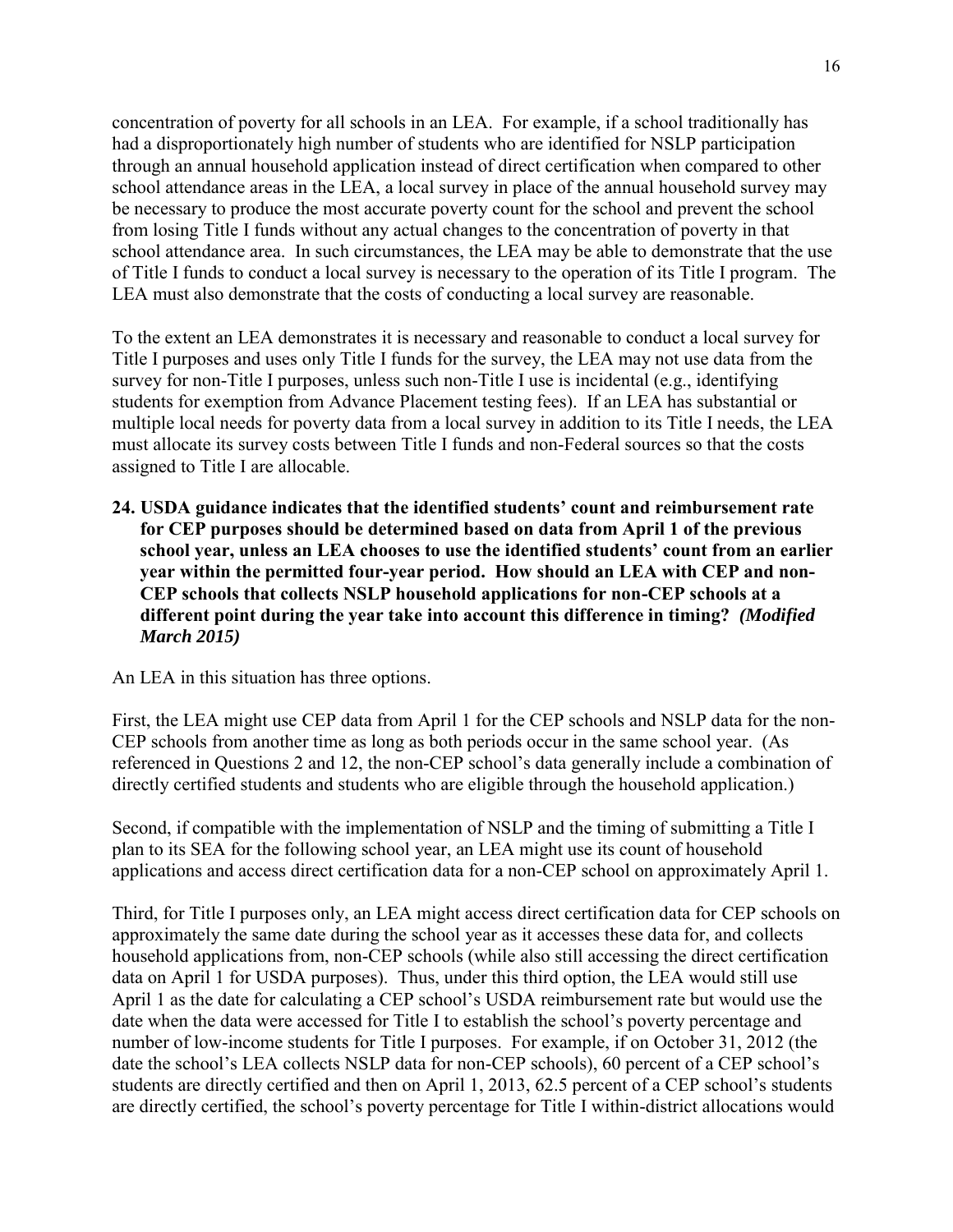be 96 percent (60.0 percent x the 1.6 multiplier) whereas its USDA NSLP reimbursement at the free rate would be 100 percent (62.5 percent x the 1.6 multiplier).

In following any of the above options, if an LEA uses the identified students' count from an earlier year within the permitted four-year period for NSLP reimbursement for CEP schools, the LEA would not be required to change the poverty percentages of the CEP schools during this time period for Title I purposes unless the LEA were to use a different poverty measure to allocate Title I funds. During this time the poverty percentages of the non-CEP schools for Title I purposes will likely change due to the availability of updated household application and identified students' data.

### <span id="page-20-0"></span>**25. If an LEA uses NSLP data to allocate Title I funds to schools and is concerned about CEP's effect on these data, may the LEA use older data (i.e., data collected prior to CEP) to allocate Title I funds to schools?**

No. An LEA must allocate Title I funds based on data from the most recent school year (e.g., for 2013–2014 school year allocations, the data, with the exception of newly opened or significantly expanded charter schools, would be from the 2012–2013 school year). As noted in Question 17, the first year in which CEP data would most likely be used for Title I allocations would be in the school's second year of electing CEP. This provides LEAs and schools time to review this guidance and determine the best method among allowable options for future Title I allocations.

### <span id="page-20-1"></span>*Equitable Services*

# <span id="page-20-2"></span>**26. Has ED previously provided guidance on how an LEA allocates Title I funds to provide equitable services to eligible private school students?**

Yes. This information is available in Section A (Consultation) and Section B (Allocating Funds) of the following guidance: *Title I Services to Eligible Private School Children* (Oct. 17, 2003) (Title I Equitable Services Guidance). The document is available at: www.ed.gov/programs/titleiparta/psguidance.doc.

### <span id="page-20-3"></span>**27. Does CEP change that guidance?**

No. The requirements described in that guidance have not changed. This guidance describes how the requirements can be met when NSLP data are comprised in whole or in part of CEP data.

### <span id="page-20-4"></span>**28. Is an LEA's collection of poverty data on private school students affected by CEP data?**  *(Modified March 2015)*

Possibly. It is an LEA's responsibility to identify the method it will use to determine the number of private school children from low-income families who reside in participating public school attendance areas. As part of the process for identifying a method, under 34 C.F.R. § 200.63, the LEA must consult with and consider the views of private school officials. The available methods for an LEA to discuss with private school officials are: (1) using the same poverty measure as used by the LEA to count public school students (e.g., NSLP data or LEA survey data such as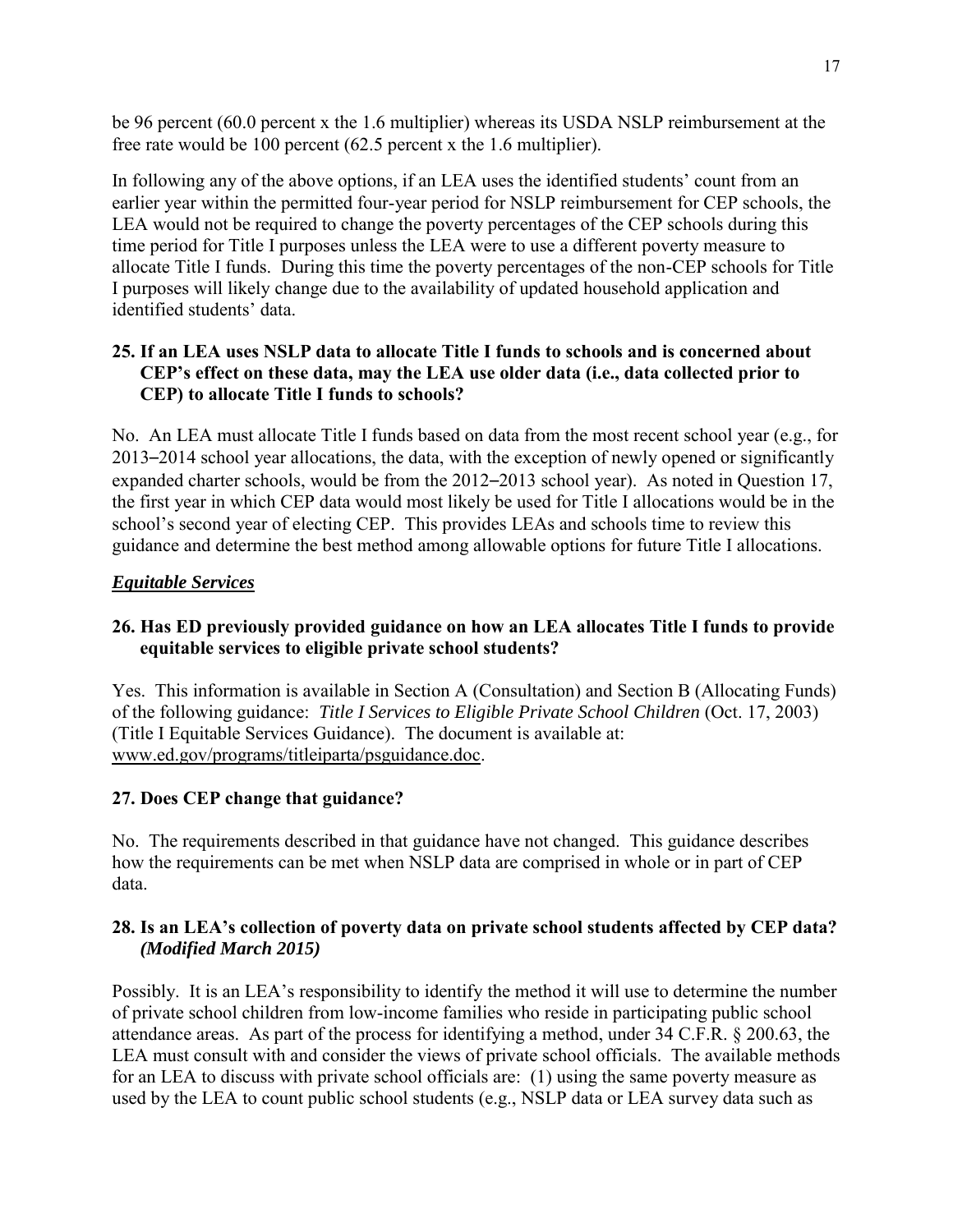those discussed in Question 23); (2) using comparable poverty data from a survey of private school families and extrapolating the results from a representative sample if complete actual data are unavailable; (3) using comparable poverty data from a different source; (4) applying the lowincome percentage of each participating public school attendance area to the number of private school students who reside in each area (i.e., proportionality); and (5) using an equated measure of low income correlated with the measure of low income used to count public school students. (See section  $1120(c)(1)$  of the ESEA; 34 C.F.R. § 200.78(a)(2).) In determining the method, the LEA should also take into consideration the private school's ability to access direct certification data and the extent to which accessing such data imposes administrative burden on the school. The method an LEA selects, after consultation with private school officials, will determine whether CEP data are relevant.

If an LEA uses NSLP data that include a mix of CEP data and free and reduced-price meals data to allocate Title I funds to public school attendance areas and schools, and such data are also available for private school students, then, after consultation with private school officials, the LEA would most likely use the NSLP data as the poverty measure it uses when calculating the amount of funds available for equitable services because the same data source is available for public and private school students. (If a private school is a CEP school, see Questions 29 and 29a.) If the same measures (e.g., CEP data and free and reduced-price meals data) are not available for private school students, the LEA might use a survey or comparable data from another source. With respect to a survey, if, for example, an LEA allocates Title I funds to all of its schools (CEP and non-CEP) based on their direct certification counts multiplied by 1.6, the LEA could conduct a survey to identify the number of private school students residing in a Title I attendance area who would have been directly certified if the private schools were participating in CEP multiplied by 1.6. The LEA might also conduct a survey to identify the number of private school students residing in a Title I attendance area based on the poverty cutoff for free and reduced-price meals. Regarding data from another source, an LEA could, for instance, use data from a scholarship application that uses the poverty cutoff for free and reduced-price meals. Similarly, the LEA might use "proportionality" and apply the low-income percentage of each Title I participating public school attendance area to the number of private school students who reside in each area. Whatever measure is used, an LEA should not require that the private school officials give the names of students or their families. (See Question B-4 in the Title I Equitable Services Guidance.)

The following example describes how, following consultation with private school officials, an LEA might determine the amount of funds generated to provide equitable services for eligible private school students if the LEA participates in CEP but a private school with students who reside in a Title I-participating public school attendance area of the LEA does not participate in CEP. In this example, the LEA uses direct certification multiplied by the 1.6 multiplier for its CEP public schools and free and reduced-price meals eligibility (i.e., a combination of direct certification data and household applications) for its non-CEP public schools.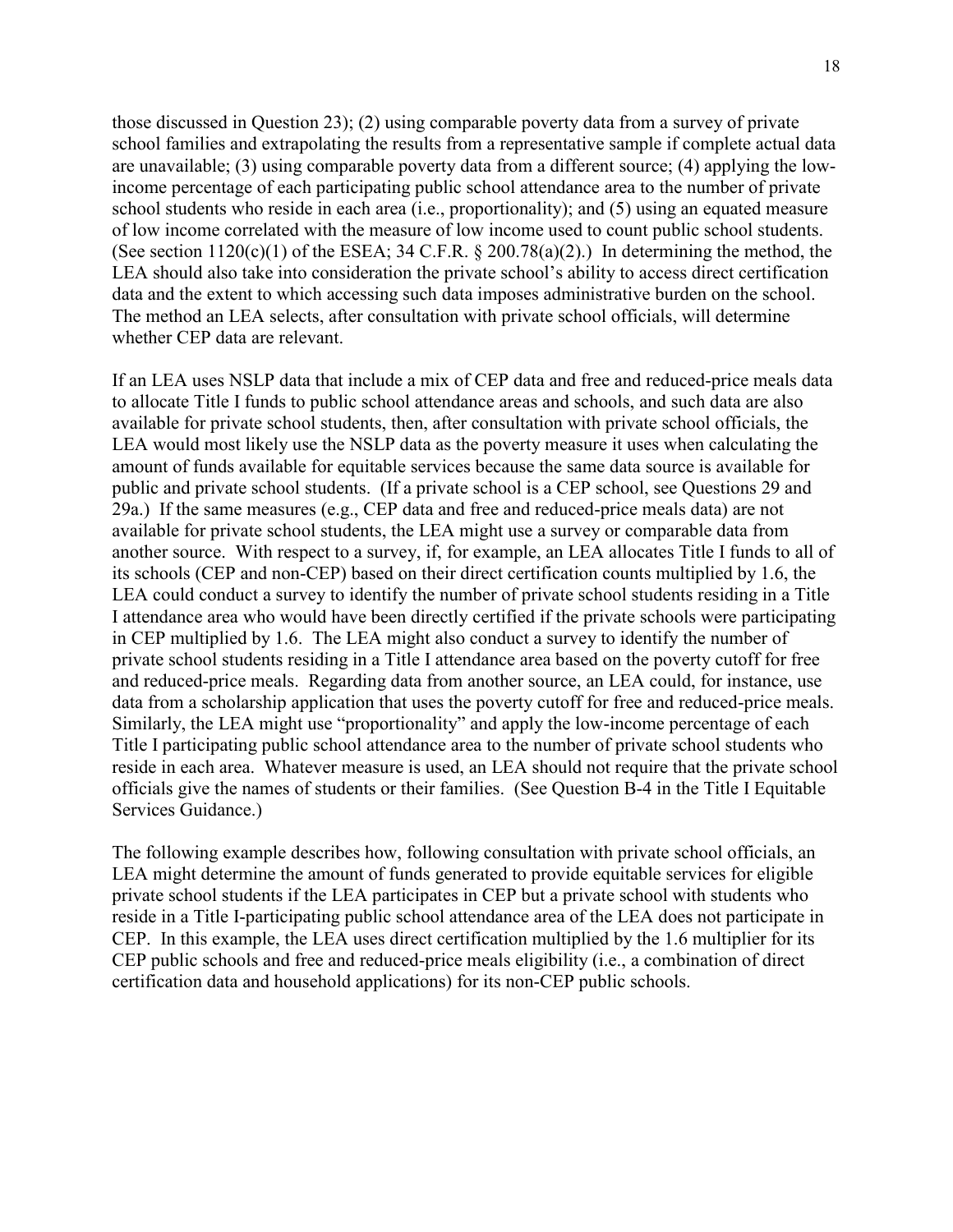#### **Example**

## **Calculating Funding for Equitable Services where a Private School Does Not Participate in CEP**

| Column 1                                             | Column 2                                                       | Column 3                       | Column 4                                                                                               | Column 5                                                                                                                                                                                                 | Column 6                                                                                                         | Column 7                                                                                                 | Column 8                                                                                                                                          |
|------------------------------------------------------|----------------------------------------------------------------|--------------------------------|--------------------------------------------------------------------------------------------------------|----------------------------------------------------------------------------------------------------------------------------------------------------------------------------------------------------------|------------------------------------------------------------------------------------------------------------------|----------------------------------------------------------------------------------------------------------|---------------------------------------------------------------------------------------------------------------------------------------------------|
| Public<br><b>School</b><br><b>Attendance</b><br>Area | Per Pupil<br><b>Allocation by</b><br><b>Attendance</b><br>Area | <b>NSLP</b> Count <sup>1</sup> | Number of<br><b>Public School</b><br>Identified<br><b>Students (IS)</b><br><b>Multiplied by</b><br>1.6 | Number of<br><b>Public School</b><br><b>Low-Income</b><br><b>Students by</b><br><b>Attendance</b><br><b>Area for Title I</b><br>Allocation<br><b>Purpose (lesser</b><br>of Column 3<br>and Column $4)^2$ | Number of<br><b>Low-Income</b><br><b>Private School</b><br><b>Students by</b><br>Attendance<br>Area <sup>3</sup> | <b>Total</b><br><b>Allocation for</b><br><b>Each Public</b><br><b>School</b><br>(Column 2 x<br>Column 5) | Amount<br><b>Available for</b><br><b>Title I</b><br><b>Services to</b><br>Private<br>School<br><b>Students</b><br>(Column 2 x<br>Column 6)        |
| A (CEP<br>school)                                    | \$800                                                          | Enrollment: 450<br>IS: 300     | $300 \times 1.6 = 480$                                                                                 | 450                                                                                                                                                                                                      | 100                                                                                                              | \$360,000                                                                                                | \$80,000                                                                                                                                          |
| B (non-CEP<br>school)                                | \$700                                                          | Enrollment: 450<br>ES: 300     | N/A                                                                                                    | 300                                                                                                                                                                                                      | 16                                                                                                               | \$210,000                                                                                                | \$11,200                                                                                                                                          |
| C (CEP                                               | \$0 (public<br>school does<br>not receive a<br>Title I         | Enrollment: 300                |                                                                                                        |                                                                                                                                                                                                          |                                                                                                                  |                                                                                                          | \$0 (The 8)<br>students in<br>Column 6<br>reside in a<br>non-<br>participating<br>Title I public<br>school<br>attendance<br>area and<br>therefore |
| school)                                              | allocation)                                                    | IS: 120                        | $120 \times 1.6 = 192$                                                                                 | 192                                                                                                                                                                                                      | 8                                                                                                                | \$0                                                                                                      | generate \$0.)                                                                                                                                    |

(LEA has  $$661,200$  to allocate to school attendance areas: Column 7 + Column 8)

<sup>1</sup> NSLP count refers to identified students (IS) in a CEP school and school lunch eligible students (ES) in a non-CEP school.<br><sup>2</sup> The figure in Column 5 may not exceed the number of enrolled public school students (Colum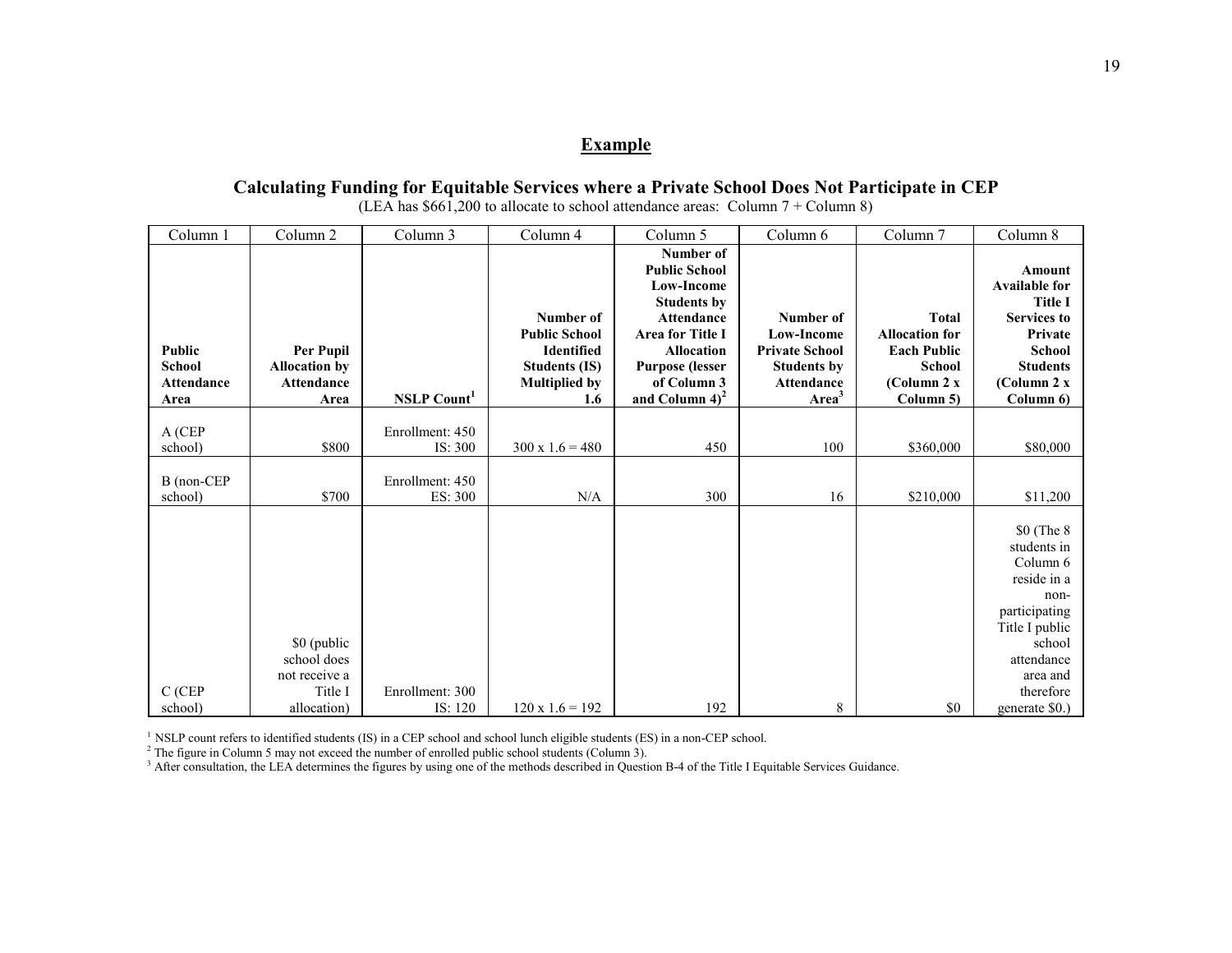### <span id="page-23-0"></span>**29. If a private school is a CEP school, does every child in the private school automatically generate Title I funds for equitable services?** *(Modified March 2015)*

No. Title I funds are generated to provide equitable services to eligible private school students on the basis of private school students from low-income families who reside in participating public school attendance areas and not on the basis of all students in a private school (see Section B of the Title I Equitable Services Guidance). Accordingly, even if a private school is a CEP school, and all students in the school are from low-income families, only those students who reside in a participating public school attendance area would generate funds for Title I equitable services.

### <span id="page-23-1"></span>**29a. How does an LEA determine the amount of Title I funds generated to provide equitable services for eligible private school students if a private school participates in CEP?** *(Added March 2015)*

If a private school participates in CEP and an LEA uses NSLP data to allocate Title I funds to public schools, but has no public CEP schools, the LEA would most likely calculate funding for equitable services by multiplying the number of directly certified students who live in a Title I participating public school attendance area and are enrolled in the private school by the 1.6 multiplier.

If, however, a private school participates in CEP and the LEA uses NSLP data to allocate Title I funds to public schools, with some or all public schools participating in CEP, the method for calculating funding for equitable services in the private school would vary depending upon the specific method used to allocate funds to public schools. For example, if an LEA uses direct certification data multiplied by 1.6 for its public schools, it would use the same method for private CEP schools. Similarly, if an LEA uses direct certification data alone for its public schools, it would do the same for calculating funding for equitable services for eligible students in private CEP schools.

Under any of the above scenarios, if providing direct certification data is administratively burdensome for a CEP private school, the LEA instead could obtain comparable data through other means, such as a survey (see Question 28).

The following examples describe how an LEA might determine the amount of funds generated to provide equitable services for eligible private school students if a private school with students who reside in a Title I-participating public school attendance area of the LEA participates in CEP. Example A shows how an LEA might, after consultation, calculate funding for equitable services where it uses NSLP data to allocate Title I funds to public schools, but has no public CEP schools. Example B shows how an LEA might, after consultation, calculate funding for equitable services where it uses NSLP data to allocate Title I funds to public schools, has a mix of CEP and non-CEP public schools, and uses the 1.6 multiplier for its CEP public schools.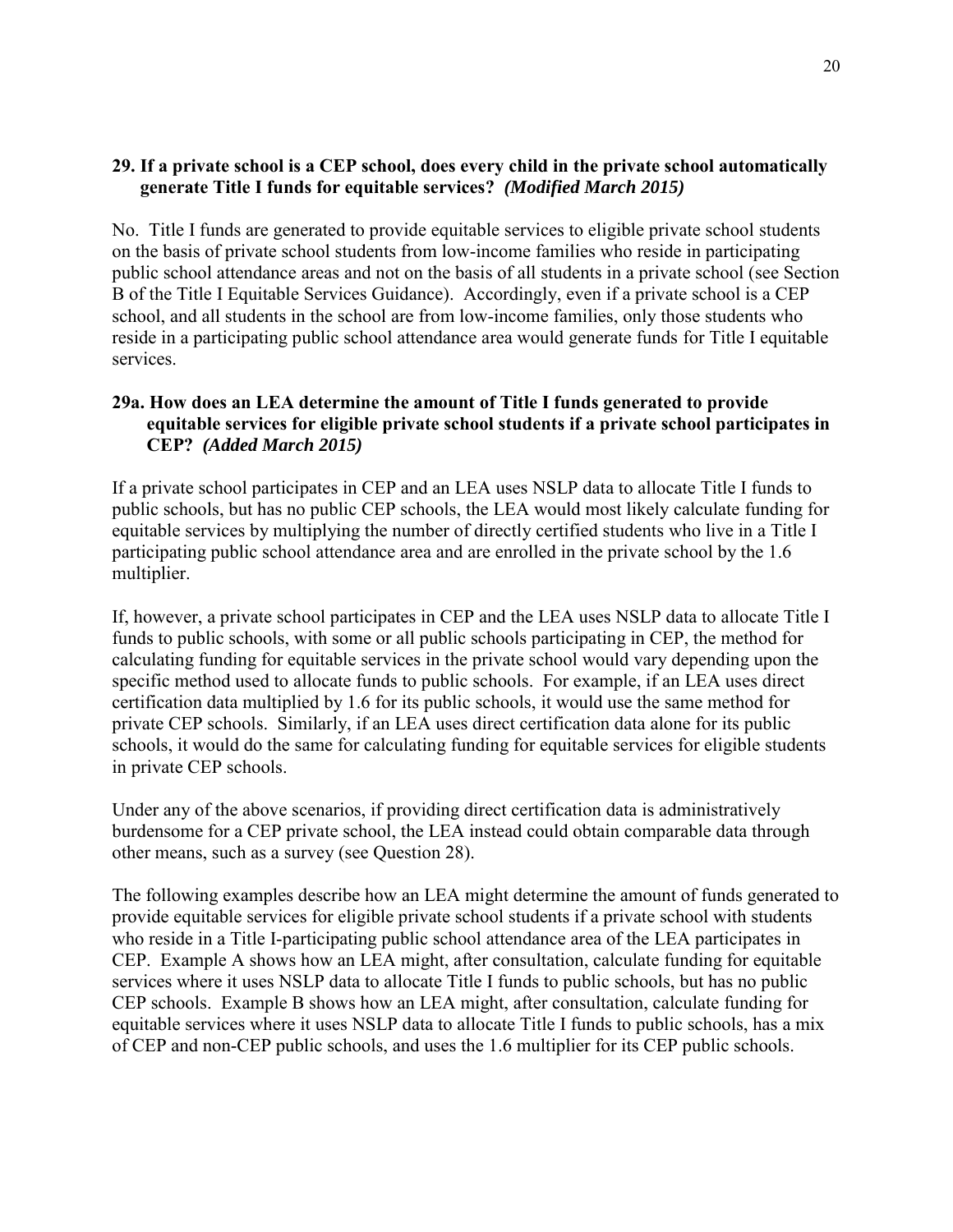# **Example A**

**Calculating Funding for Equitable Services where a Private School Participates in CEP and an LEA Does Not Participate** (LEA has \$701,200 to allocate to school attendance areas: Column 7 + Column 8)

| <b>Derived</b><br>Number of<br>Number of<br>Low-Income<br>Identified<br>Private<br><b>Students (IS)</b><br><b>School</b><br>Number of<br>Number of<br>in Private<br><b>Students by</b><br><b>Total</b><br><b>NSLP Public</b><br><b>Allocation</b><br>Private<br><b>School by</b><br>Attendance<br>Public<br>Per-Pupil<br>Area (lesser<br>for Each<br><b>School</b><br><b>School</b><br>Attendance<br><b>School</b><br><b>Students by</b><br>of Column 4<br><b>Public School</b><br><b>Allocation by</b><br><b>Students by</b><br>Area<br>and Column<br><b>Attendance</b><br><b>Attendance</b><br>Attendance<br>Attendance<br><b>Multiplied</b><br>(Column 2 x<br>$5)^1$<br>by $1.6$<br>Column 3)<br>Area<br>Area<br>Area<br>Area<br>$80 \times 1.6 =$<br>\$800<br>500<br>100<br>100<br>128<br>\$400,000<br>A<br>B<br>\$700<br>300<br>30<br>$10 \times 1.6 = 16$<br>16<br>\$210,000 | Column 1 | Column $2$ | Column 3 | Column 4 | Column 5 | Column 6 | Column 7 | Column 8                                                                                                                                                            |
|------------------------------------------------------------------------------------------------------------------------------------------------------------------------------------------------------------------------------------------------------------------------------------------------------------------------------------------------------------------------------------------------------------------------------------------------------------------------------------------------------------------------------------------------------------------------------------------------------------------------------------------------------------------------------------------------------------------------------------------------------------------------------------------------------------------------------------------------------------------------------------|----------|------------|----------|----------|----------|----------|----------|---------------------------------------------------------------------------------------------------------------------------------------------------------------------|
|                                                                                                                                                                                                                                                                                                                                                                                                                                                                                                                                                                                                                                                                                                                                                                                                                                                                                    |          |            |          |          |          |          |          | Amount<br><b>Available to</b><br>Provide<br><b>Title I</b><br><b>Services to</b><br>Private<br><b>School</b><br><b>Students</b><br>(Column 2 x<br>Column 6)         |
|                                                                                                                                                                                                                                                                                                                                                                                                                                                                                                                                                                                                                                                                                                                                                                                                                                                                                    |          |            |          |          |          |          |          |                                                                                                                                                                     |
|                                                                                                                                                                                                                                                                                                                                                                                                                                                                                                                                                                                                                                                                                                                                                                                                                                                                                    |          |            |          |          |          |          |          | \$80,000                                                                                                                                                            |
|                                                                                                                                                                                                                                                                                                                                                                                                                                                                                                                                                                                                                                                                                                                                                                                                                                                                                    |          |            |          |          |          |          |          | \$11,200                                                                                                                                                            |
| \$0 (public<br>school does not<br>receive a Title I<br>$\mathbf C$<br>50<br>15<br>$5 \times 1.6 = 8$<br>8<br>\$0<br>allocation)                                                                                                                                                                                                                                                                                                                                                                                                                                                                                                                                                                                                                                                                                                                                                    |          |            |          |          |          |          |          | \$0 (The 8)<br>students in<br>Column 5<br>reside in a<br>non-<br>participating<br>Title I public<br>school<br>attendance<br>area and<br>therefore<br>generate \$0.) |

<sup>1</sup>The figure in Column 6 may not exceed the number of private school students who reside in the attendance area (Column 4).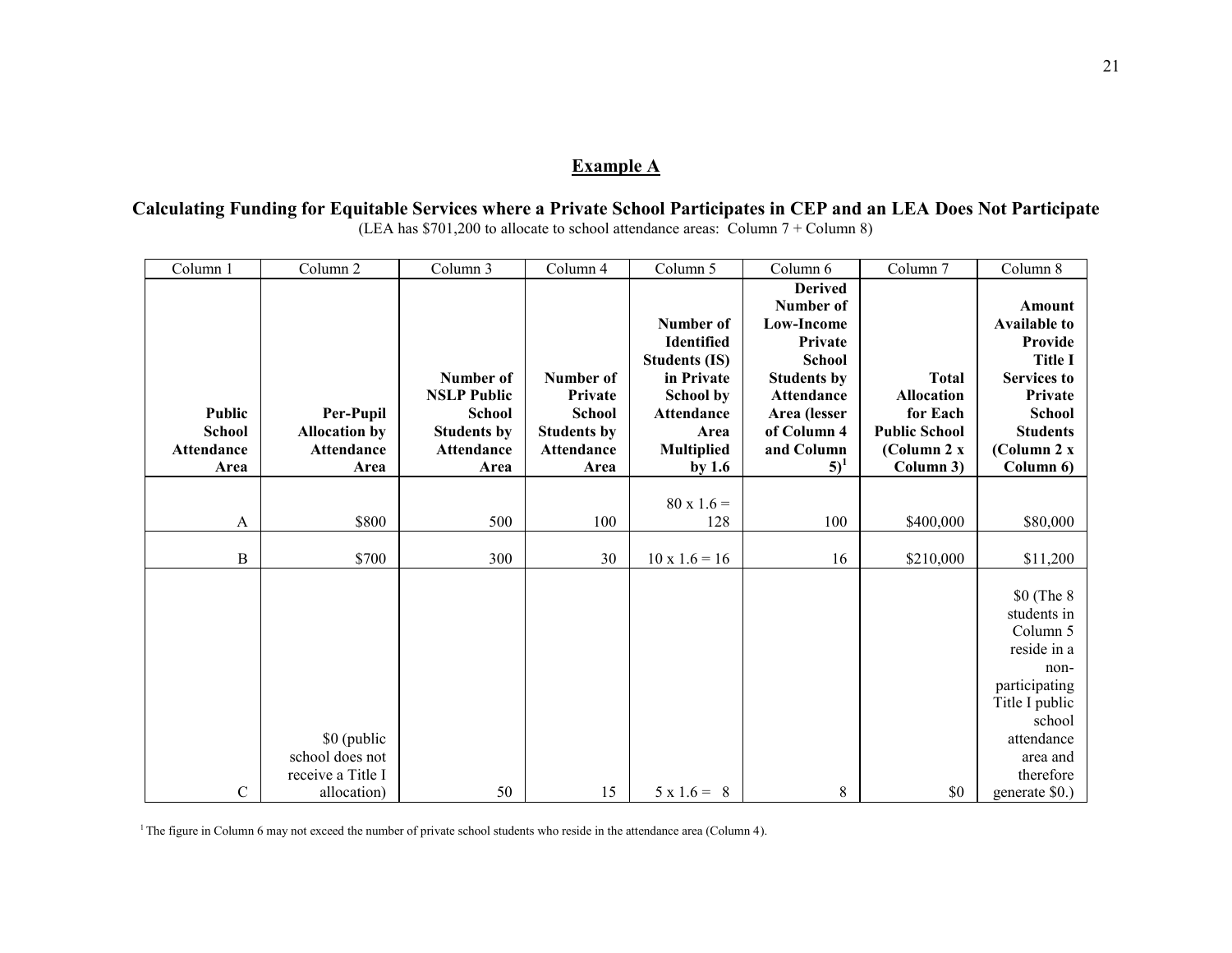#### **Example B**

## **Calculating Funding for Equitable Services where a Private School and LEA Participate in CEP**

(LEA has  $$661,200$  to allocate to school attendance areas: Column  $9 +$ Column 10)

| Column 1                                             | Column 2                                                              | Column 3                   | Column 4                                                                                                                   | Column 5                                                                                                                                                                                                          | Column 6                                                                          | Column 7                                                                                         | Column 8                                                                                                                                                 | Column 9                                                                                          | Column 10                                                                                                                                                           |
|------------------------------------------------------|-----------------------------------------------------------------------|----------------------------|----------------------------------------------------------------------------------------------------------------------------|-------------------------------------------------------------------------------------------------------------------------------------------------------------------------------------------------------------------|-----------------------------------------------------------------------------------|--------------------------------------------------------------------------------------------------|----------------------------------------------------------------------------------------------------------------------------------------------------------|---------------------------------------------------------------------------------------------------|---------------------------------------------------------------------------------------------------------------------------------------------------------------------|
| <b>Public</b><br><b>School</b><br>Attendance<br>Area | Per Pupil<br><b>Allocation</b><br>by<br><b>Attendance</b><br>Area     | <b>NSLP Count</b>          | Number of<br><b>Public School</b><br><b>Identified</b><br><b>Students (IS)</b><br><b>Multiplied by</b><br>$1.6\phantom{0}$ | Number of<br><b>Public School</b><br>Low-Income<br><b>Students by</b><br>Attendance<br>Area for Title I<br><b>Allocation</b><br><b>Purpose (for</b><br>CEP schools,<br>lesser of<br>Column 3 and<br>Column $4)^2$ | Number of<br>Private<br><b>School</b><br><b>Students by</b><br>Attendance<br>Area | Number of<br>Private<br><b>School IS by</b><br>Attendance<br>Area<br><b>Multiplied by</b><br>1.6 | <b>Derived</b><br>Number of Low-<br><b>Income Private</b><br><b>School Students</b><br>by Attendance<br>Area (lesser of<br>Column 6 and<br>Column $7)^2$ | <b>Total</b><br>Allocation<br>for Each<br>Public<br><b>School</b><br>(Column 2)<br>x Column<br>5) | <b>Amount</b><br><b>Available for</b><br><b>Title I</b><br><b>Services to</b><br>Private<br><b>School</b><br><b>Students</b><br>(Column 2 x<br>Column 8)            |
| A (CEP<br>school)                                    | \$800                                                                 | Enrollment: 450<br>IS: 300 | $300 \times 1.6 = 480$                                                                                                     | 450                                                                                                                                                                                                               | 100                                                                               | $80 \times 1.6 = 128$                                                                            | 100                                                                                                                                                      | \$360,000                                                                                         | \$80,000                                                                                                                                                            |
| B (non-CEP<br>school)                                | \$700                                                                 | Enrollment: 450<br>ES: 300 | N/A                                                                                                                        | 300                                                                                                                                                                                                               | 30                                                                                | $10 \times 1.6 = 16$                                                                             | 16                                                                                                                                                       | \$210,000                                                                                         | \$11,200                                                                                                                                                            |
| $C$ (CEP<br>school)                                  | \$0 (public<br>school does<br>not receive a<br>Title I<br>allocation) | Enrollment: 300<br>IS: 120 | $120 \times 1.6 = 192$                                                                                                     | 192                                                                                                                                                                                                               | 15                                                                                | $5 \times 1.6 = 8$                                                                               | 8                                                                                                                                                        | \$0                                                                                               | \$0 (The 8)<br>students in<br>Column 5<br>reside in a<br>non-<br>participating<br>Title I public<br>school<br>attendance<br>area and<br>therefore<br>generate \$0.) |

<sup>1</sup> NSLP count refers to identified students (IS) in a CEP school and school lunch eligible students (ES) in a non-CEP school.

<sup>2</sup> The figure in Column 5 may not exceed the public school's enrollment (Column 3) and the figure in Column 8 may not exceed the number of private school students who reside in the attendance area (Column 6).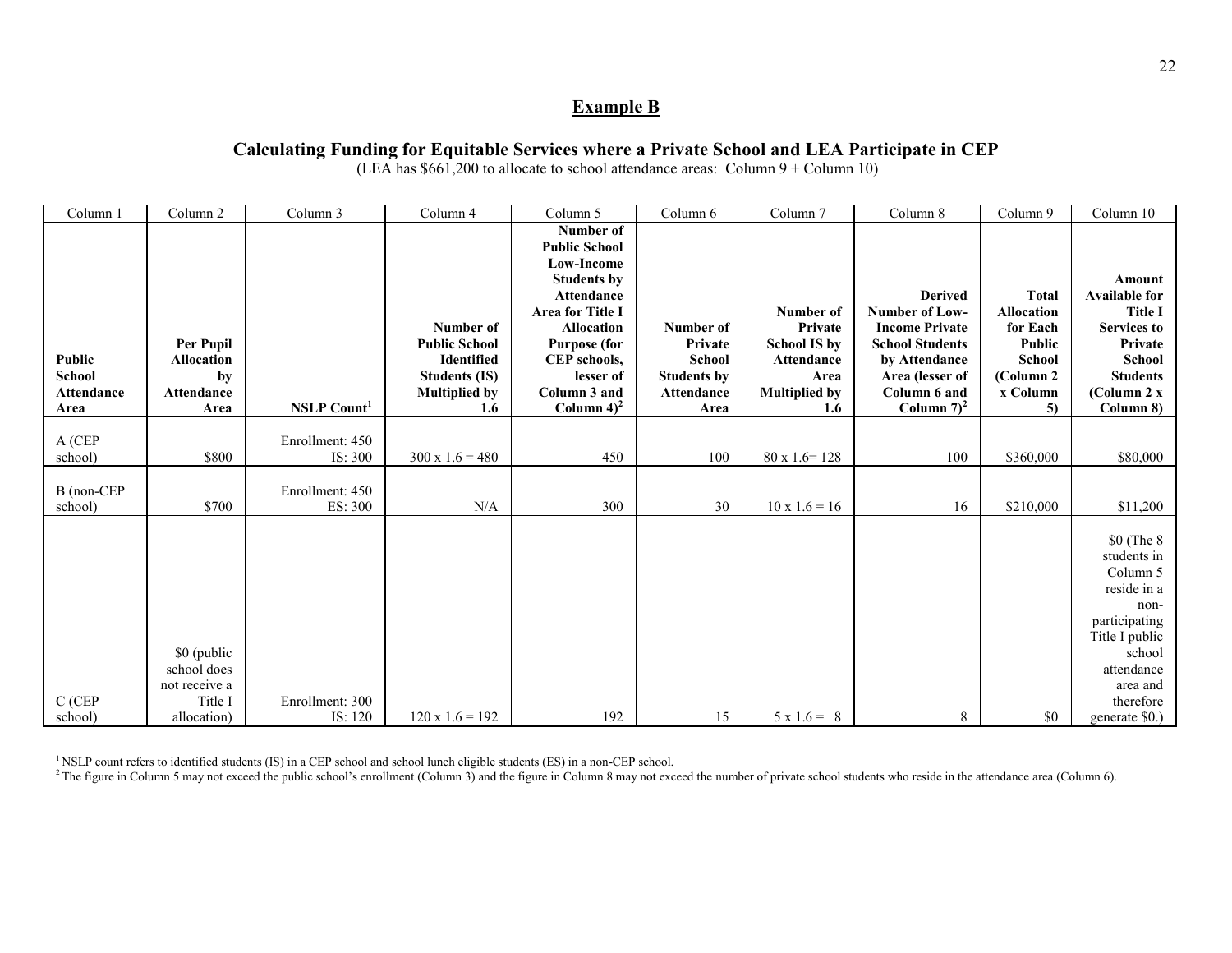<span id="page-26-0"></span>**30. After consultation with private school officials, if an LEA chooses to use proportionality to calculate the amount generated for equitable services and a CEP public school's poverty percentage for within-district Title I allocations is 100 percent, will every student in the private school that resides within the school's attendance area generate funds for equitable services?**

Yes.

 $\overline{a}$ 

#### <span id="page-26-1"></span>*Within-State Allocations*

#### <span id="page-26-2"></span>**31. When might an SEA need to use CEP data to help calculate final LEA Title I allocations? (***Modified March 2015)*

ED calculates Title I allocations using a list of LEAs provided by the Census Bureau, which includes poverty and population data for the LEAs. ED determines the eligibility of each LEA for Basic, Concentration, Targeted, and Education Finance Incentive Grants and calculates allocations (ED-determined LEA allocations) using the number of "formula children" ages 5 through 17 years counted under section  $1124(c)$  of the ESEA.<sup>10</sup>

There are likely two situations in which an SEA might need to use CEP data to help calculate final LEA Title I allocations. First, ED's list of LEAs does not match the current universe of LEAs for many States. Consequently, an SEA must adjust ED's Title I allocations to account for, among other things, LEA boundary changes and eligible LEAs, such as charter schools, that are not included on ED's list of LEAs provided by the Census Bureau (special LEAs). Specific ESEA regulations (34 C.F.R. §§ 200.70 through 200.75 and § 200.100) address the basic rules that an SEA must follow in adjusting ED-determined LEA allocations. In addition, ED has issued guidance (*State Educational Agency Procedures for Adjusting Basic, Concentration, Targeted, and Education Finance Incentive Grant Allocations Determined by the U.S. Department of Education* (May 23, 2003) (Adjusting Allocations Guidance)) that elaborates on the regulations by providing examples of how an SEA adjusts its Title I allocations to account for the existence of eligible LEAs that were not included in the ED-determined LEA allocations [available at: www2.ed.gov/programs/titleiparta/seaguidanceforadjustingallocations.doc].

In the case of an LEA that is not on the Census list of LEAs, an SEA must determine the number of formula children and children ages 5 through 17 for each special LEA and subtract these counts from each sending LEA (i.e., the LEA in which the student who attends a special LEA lives). As Census poverty data are not available for special LEAs, an SEA must derive an estimate of Census poverty children for each special LEA by using alternative poverty data that are available for both the sending and special LEAs to determine the proportion of poverty in each LEA.

 $10$  Formula children consist of the Census LEA poverty estimates and annually collected counts of children ages 5 through 17 years who are: (1) in families above the poverty level receiving TANF, (2) living in foster homes, or (3) living in locally-operated institutions for neglected or delinquent children.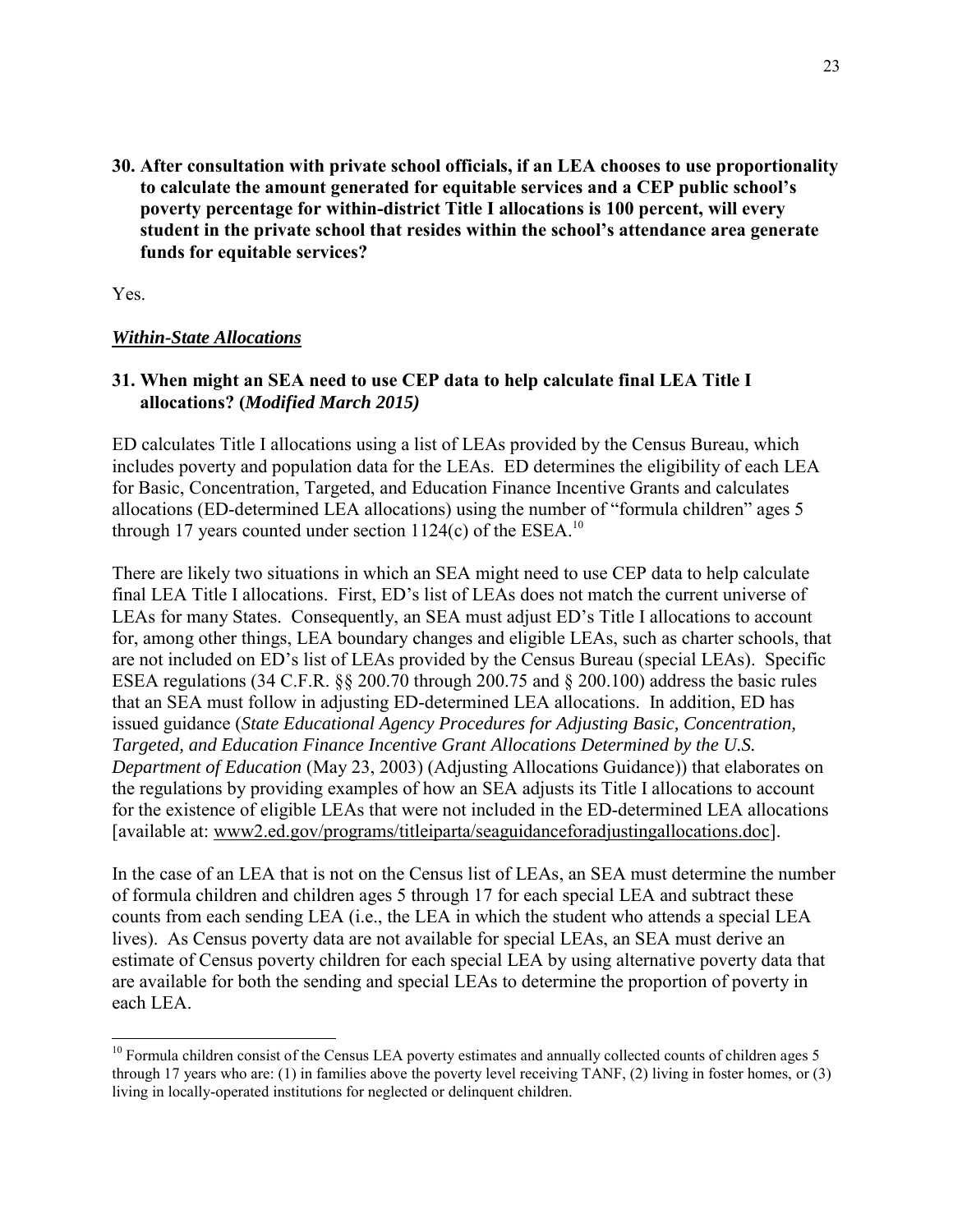In many cases, NSLP data may be the most commonly available alternate poverty data for this purpose. If a special LEA participates in CEP and an SEA derives the LEA's Census poverty count by using NSLP data as alternate poverty data, then the SEA would by necessity be using CEP data. In doing so, the SEA must ensure that the count of children identified through direct certification that is accessed for this purpose includes only children ages 5 to 17.

Second, under the ESEA, an SEA may combine the Title I allocations from the four Title I formulas for LEAs with less than 20,000 total residents ("small LEAs") and use alternative poverty data approved by ED to: (1) redetermine each small LEA's eligibility; and (2) redistribute funds among the eligible small LEAs based on the alternative data. Most SEAs that use alternative poverty data for small LEAs weight NSLP data and other alternative data to produce a poverty count for each small LEA. To derive the number of NSLP students in a small LEA with schools that participate in CEP, an SEA could use the 1.6 multiplier method (count of children ages 5 to17 identified through direct certification x 1.6) or the direct certification count of children ages 5 to 17 only method. Under the 1.6 multiplier method, the portion of a small LEA's NSLP count that comes from non-CEP schools would be either (1) the sum of children ages 5 to17 identified through direct certification and household applications or (2) the product of children ages 5 to17 identified through direct certification and 1.6. The portion of a small LEA's NSLP count that comes from CEP schools would be the product of children ages 5 to17 identified through direct certification and 1.6. Under either of these methods, each LEA's derived NSLP count may not exceed its enrollment. If an SEA uses the direct certification only method (i.e., the 1.6 multiplier is not used at all), the SEA must use direct certification counts from all LEAs, regardless of whether the LEAs participate in CEP.

### <span id="page-27-0"></span>**32. In using NSLP data that incorporate CEP data to derive a Census poverty count, does an SEA need to apply the 1.6 multiplier to the number of identified students through SNAP?**

Generally, no. As shown in Example 5 of the Adjusting Allocations Guidance (link provided in Question 31), an SEA needs to have the same alternate poverty data from special LEAs and the LEAs on ED's list of LEAs from the Census Bureau (sending LEAs) to derive an accurate Census poverty count for children that transferred from a regular LEA to a special LEA.

Because all LEAs that participate in the NSLP have access to SNAP data regardless of whether their schools elect CEP, an SEA should at least be able to use SNAP direct certification data to derive the Census poverty count for all special LEAs and regular LEAs that participate in the NSLP. Therefore, the 1.6 multiplier is not required in this calculation. If a special LEA does not participate in the NSLP, the SEA could use a survey to collect the equivalent of SNAP eligibility data from that special LEA or use another poverty data source that could be equated to SNAP data, before deriving the Census poverty count for the special LEAs based on SNAP data.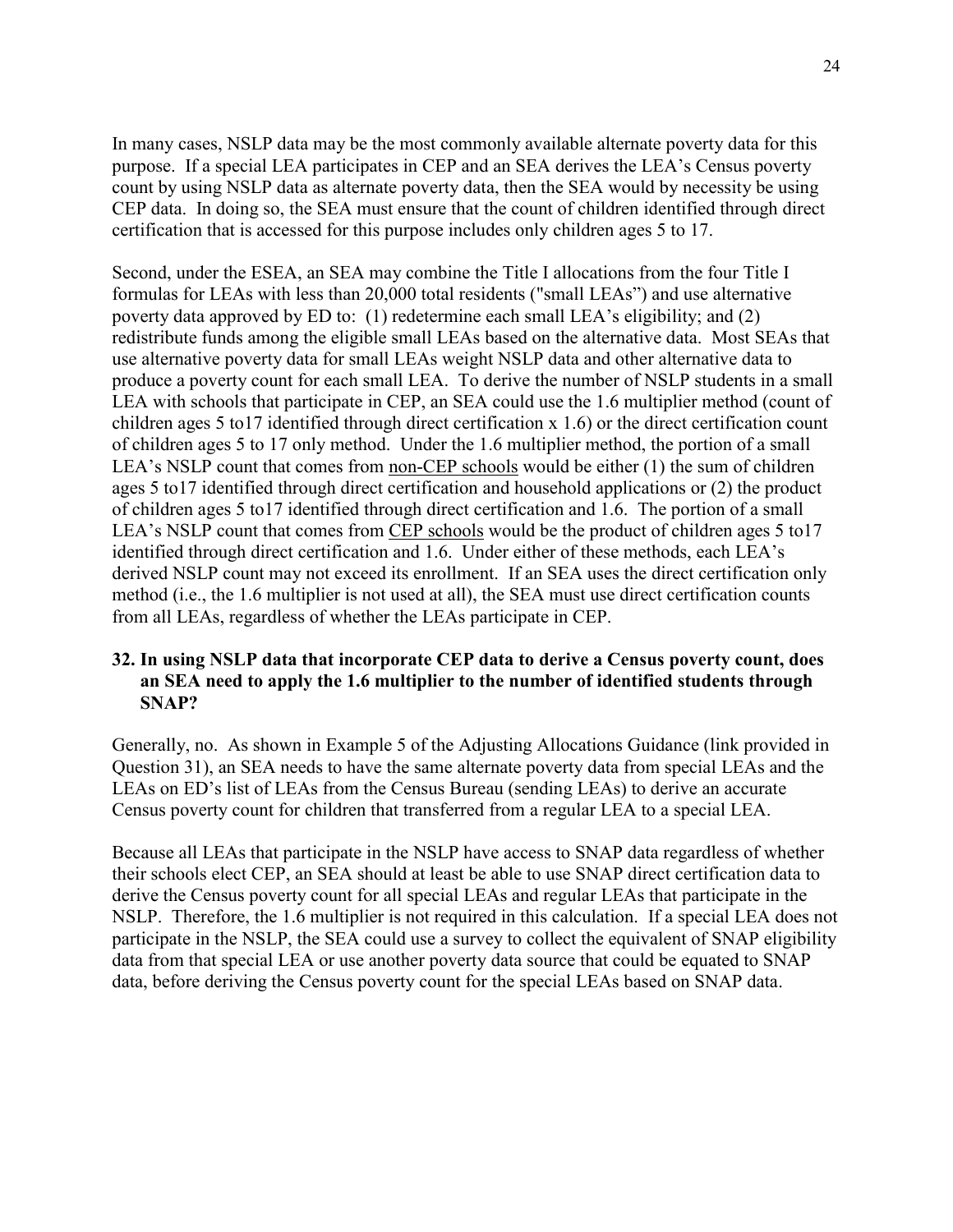### <span id="page-28-1"></span><span id="page-28-0"></span>**33. How does CEP affect Title I accountability?**

To meet some reporting and accountability requirements, an SEA or LEA must have data on individual economically disadvantaged students. For example, each SEA and LEA that receives funding under Title I must assess and report annually on the extent to which the subgroup of economically disadvantaged students is making progress toward meeting the State's academic achievement standards in reading/language arts, mathematics, and science. Moreover, an LEA must hold schools accountable for the achievement of this subgroup, whether under section 1116 of the ESEA or under ESEA flexibility for those States with an approved ESEA flexibility request. Finally, under section 1116 of the ESEA, an LEA must offer priority for public school choice to economically disadvantaged students in any school identified for improvement, corrective action, or restructuring and supplemental educational services (SES) to any economically disadvantaged student who attends a school that is in the second year of school improvement, in corrective action, or in restructuring (these requirements have been waived under ESEA flexibility). For most LEAs, NSLP data, including CEP data, may be the best source to identify individual economically disadvantaged students.

### <span id="page-28-2"></span>**34. How may economically disadvantaged students in a CEP school be identified for accountability? (***Modified March 2015)*

Although for NSLP purposes a CEP school may maintain the same reimbursement rate for up to four years and therefore would not need to update its direct certification count, an SEA may wish its LEAs to use the most recently available direct certification data for other purposes, such as Title I. One such Title I purpose is the disaggregation of assessment data by the economically disadvantaged subgroup for reporting and accountability.

With respect to this disaggregation, an SEA may prefer to include only identified students to ensure that the subgroup includes only students who are economically disadvantaged. Accordingly, an SEA may decide that only directly certified students would be eligible for any services for which eligibility is based on poverty (such as SES under section 1116 of the ESEA). To the extent that survey data are available (see Question 23), the SEA may also use those data to identify students in the economically disadvantaged subgroup. Finally, because CEP schools generally have higher poverty levels than other schools, and consequently have a smaller number of students who would not be deemed economically disadvantaged if poverty data were available for each student in the school, an SEA may elect to base reporting and accountability on all students in a CEP school. In this situation, the economically disadvantaged subgroup would be the same as the "all students" group, and all students in the school would then be eligible for any services for which eligibility is based on poverty. Regardless of how an SEA defines this subgroup in a CEP school, the SEA should use the same definition for all LEAs with one or more CEP schools.